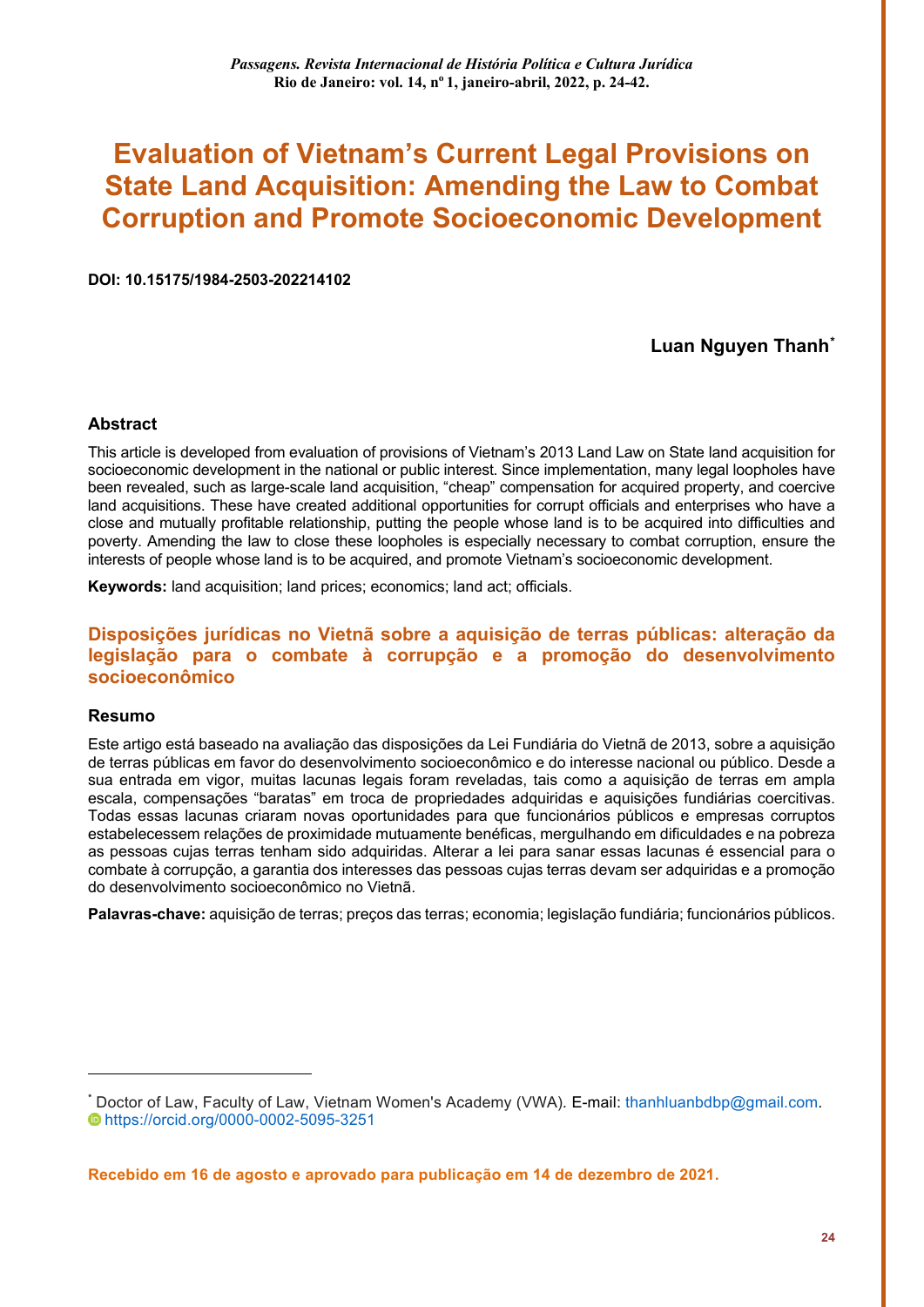### **Disposiciones legales actuales de Vietnam en materia de adquisición de tierras estatales: reforma de la Ley para Combatir la Corrupción y Promover el Desarrollo Socioeconómico**

#### **Resumen**

Este artículo se desarrolla a partir de la evaluación de las disposiciones de la Ley de Tierras de Vietnam de 2013 sobre la adquisición de tierras estatales para el desarrollo socioeconómico en aras del interés nacional o público. Desde su implementación, se han revelado muchas lagunas legales —como la adquisición de tierras a gran escala, la compensación «barata» de la propiedad adquirida y las adquisiciones coercitivas de tierras— que han creado oportunidades adicionales para que funcionarios y empresas corruptos establezcan relaciones cercanas y rentables para ambas partes que, sin embargo, generan dificultades y pobreza para las personas dueñas de las tierras en adquisición. Enmendar la ley para cerrar estas lagunas se revela especialmente necesario para combatir la corrupción, garantizar los intereses de las personas propietarias de las tierras y promover el desarrollo socioeconómico de Vietnam.

**Palabras clave:** adquisición de tierras; precio de la tierra; rentabilidad; Ley de Tierra; funcionarios.

### **Les dispositions juridiques actuelles du Vietnam concernant l'acquisition de terres domaniales: Modifier la loi pour lutter contre la corruption et promouvoir le développement socioéconomique**

#### **Résumé**

Cet article se base sur l'évaluation des dispositions de la loi foncière vietnamienne de 2013 concernant l'acquisition de terres domaniales en vue du développement socioéconomique et au nom de l'intérêt national ou public. Depuis sa mise en œuvre, de nombreuses lacunes juridiques ont été révélées, telles que l'acquisition de terres à grande échelle, une compensation « bon marché » en échange des biens acquis et les acquisitions foncières coercitives. Toutes ces lacunes ont créé de nouvelles opportunités pour les fonctionnaires et les entreprises corrompus qui entretiennent des relations étroites et mutuellement profitables, plongeant les personnes dont les terres doivent être acquises dans la difficulté et la pauvreté. Modifier la loi pour combler ces lacunes s'avère indispensable si l'on veut lutter contre la corruption, garantir les intérêts des personnes dont les terres doivent être acquises et promouvoir le développement socioéconomique du Vietnam.

**Mots-clés** : acquisition foncière ; prix des terrains ; économie ; législation foncière ; fonctionnaires.

#### **越南现行的土地征用的法律规定:修改法律以打击腐败和促进社会经济发展**

#### **摘要**

本文评估了越南 2013 年《土地法》中关于政府因为国家或公共利益而征用土地的规定,及其在实施过程中出 现的弊端。《土地法》实施以来,出现了大量征地、"低价"补偿、强制征地等法律漏洞。这为官商勾结、贪官 和企业共同腐败创造了更多的机会,使被征地的人员陷入困境和贫困。我们认为,政府必须修改法律以弥补这 些漏洞,并且严厉打击腐败、保障被征地者的利益以促进越南社会经济健康发展。

关键词:征地;地价;经济学;土地法;官员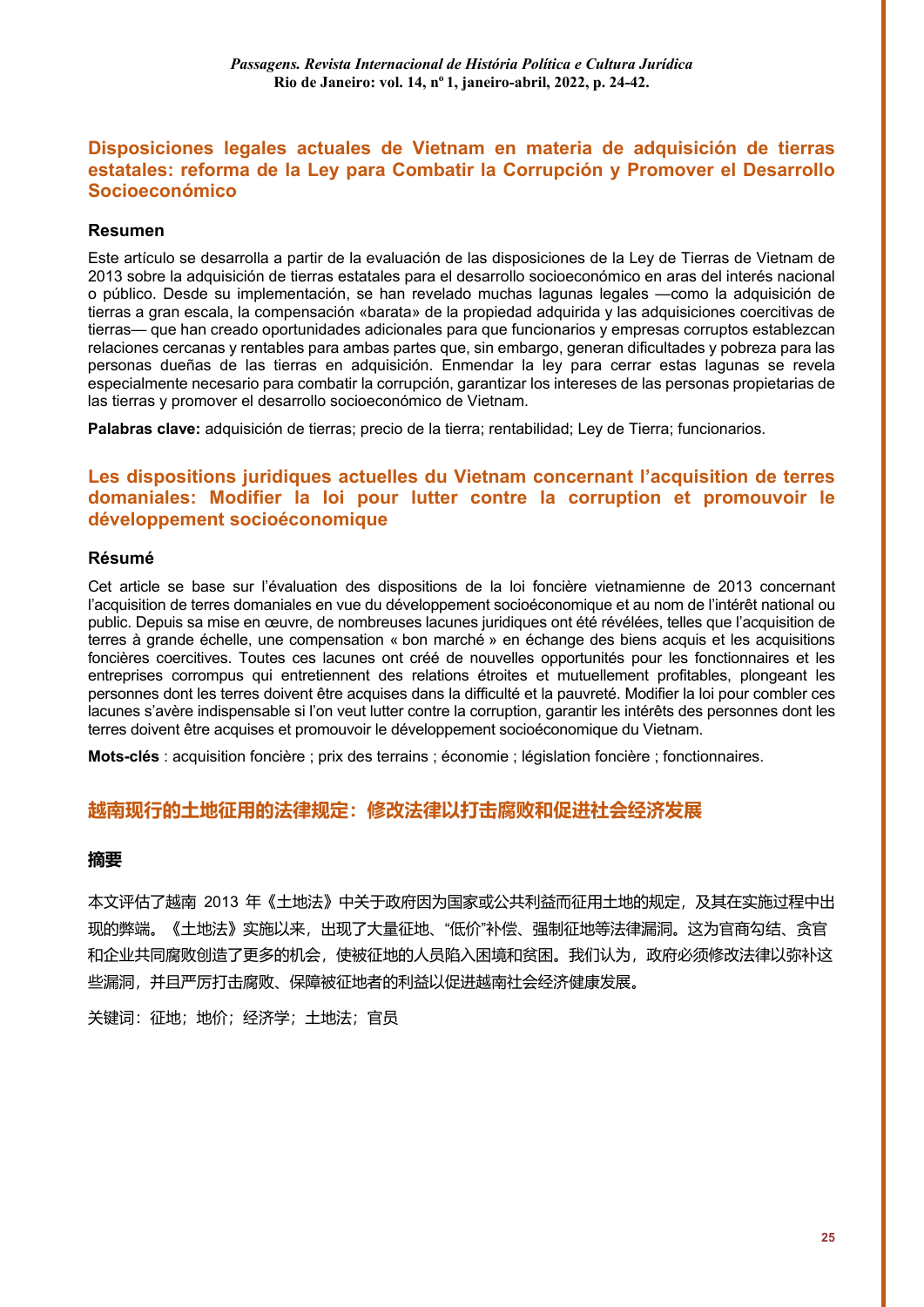### **Introduction**

Today, Vietnam is one of the few socialist countries with the leadership of the existing Communist Party and a dynamic, developing economy (DUONG; HOLMES; STRUTT, 2021). The people's lives are getting better both physically and mentally.

> Vietnam achieved all 12 key national development goals set for 2019. According to the UN Sustainable Development Report 2019, Vietnam's SDG index ranked 54th among 162 countries, up three positions from 2018. In comparison to the East and South Asia averages, Vietnam performed well on 12 out of 17 SDGs, but lagged on SDGs 8 (decent work and economic growth), 9 (industry, innovation, and infrastructure), 14 (life below water), 15 (life on land), and 16 (peace, justice, and strong institutions). Vietnam's Human Development Index (HDI) continued to increase in 2019, reaching 0.693—only 0.007 points below the Human Development Group's high threshold (UNITED NATIONS, 2020, p. 9).

This result is due to the implementation of the "*Doi Moi*" policy (BERESFORD, 2008, p. 221), whose main content is the transformation from a centrally planned to socialistoriented market economy from December 1986 until now.

In Vietnam, an all-citizen ownership regime for land was declared from the Constitutions of 1980, 1992, 2013 and the land laws of 1987, 1993, 2003, and 2013 (VIETNAM, 2013), [1](#page-2-0) which is different from the free market and democracy model of Western countries (BOLESTA, 2019). On behalf of all people, the State uniformly manages the entire land area in the territory and is entitled to exercise the rights of the owner as prescribed by law.[2](#page-2-1) People do not have the right to own land but are allocated land by the State for exploitation and use in the name of granting *land use rights* (LUAN, 2020), in the form of land allocation by the State or land lease by the State and people have to fulfill obligations to the State (NGUYEN, Thanh; KRABBEN; SAMSURA, 2017). Land that has been allocated to people can be acquired by the State for other purposes. [3](#page-2-2) Implementation of socioeconomic development projects in the national or public interest is a legal basis for the State to implement land acquisition from the people. In fact, this is the main basis for the state having, in the past, recovered a great deal of land from people, most of which is agricultural land to build economic zones, industrial parks, tourist areas, eco-zones, and new urban areas (TUYEN et al., 2014).

-

<span id="page-2-0"></span> $1$  The 2013 Land Law is currently in force in Vietnam

<span id="page-2-1"></span><sup>2</sup> Provisions in Article 4 of the Land Law 2013.

<span id="page-2-2"></span><sup>&</sup>lt;sup>3</sup> Article 62 of the 2013 Land Law stipulates cases in which the State may recover land to use for national security or military purposes to protect the country.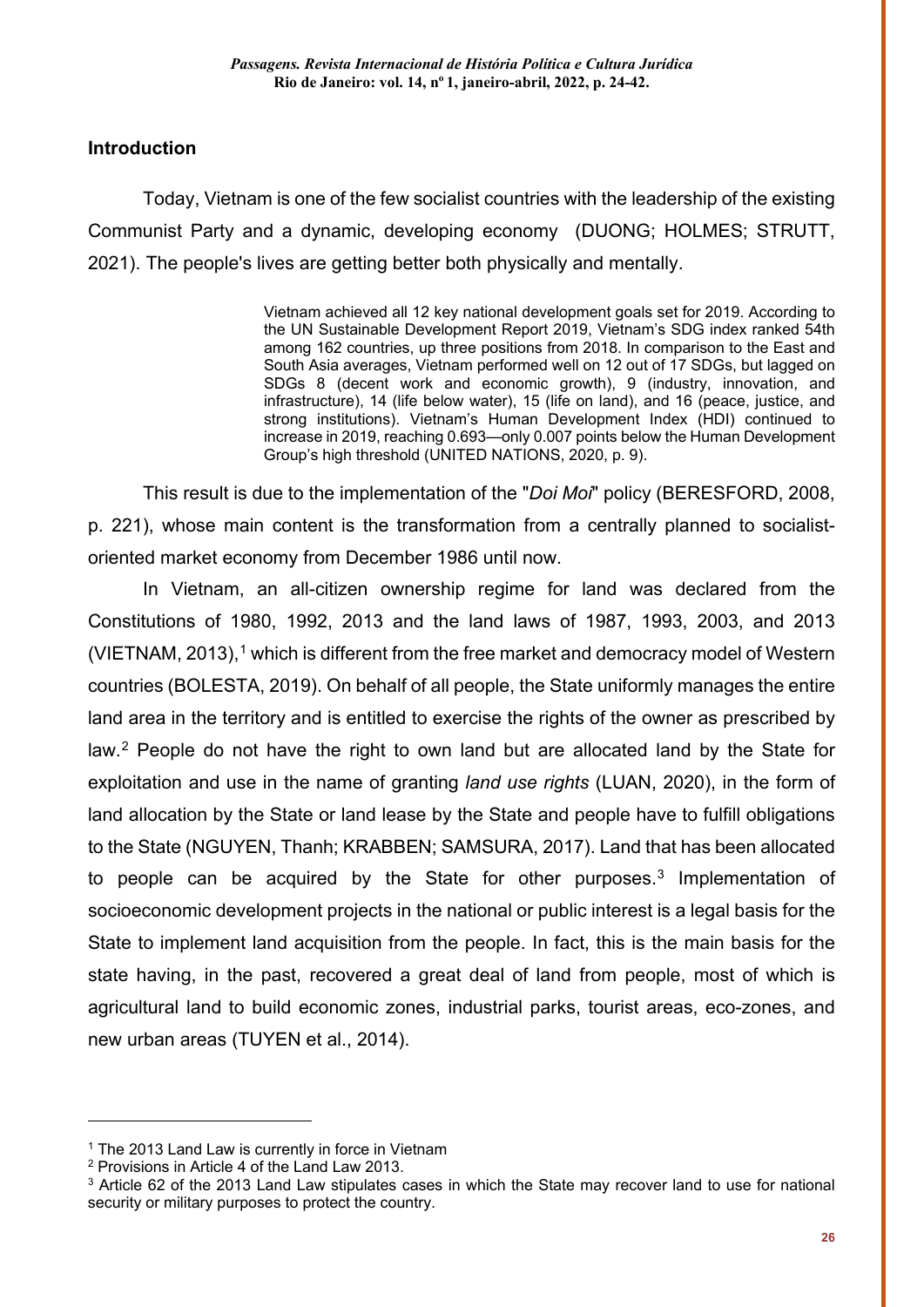Ho Chi Minh City is the locality with the largest area converted to non-agricultural purposes compared to other provinces in the country. During 2001–2005, the city transferred about 18,000 ha of agricultural land and unused land for industrial development, services, and urban expansion (VO; HOA, 2011, p. 33).

The State holds great power in the distribution and management of land, but the mechanism of monitoring this power is still ineffective, the system is loosely controlled, and social criticism has not been appreciated (NGUYEN, D. et al. 2019). The law that allows State agencies to recover land to implement projects for socioeconomic development purposes—"in the public benefit"—becomes an easy opportunity for corrupt officials and enterprises to form mutually beneficial and profitable relationships—an expression of the *crony capitalism* that has long existed in Vietnam (NGO; TARKO, 2018)

> In recent years, the massive construction of golf courses has made it easy for many negative "interest groups" to occupy land. Although the economic efficiency of golf courses is not high, many investors still do it with the main purpose of occupying the land. According to a report by the Ministry of Planning and Investment on the implementation of golf course planning (in 2011), out of 90 golf course projects included in the planning, only 21 projects are golf course businesses, and the remaining 69 projects combine golf business with real estate and tourism. Many golf course projects are mere disguises for occupying land and converting its intended land use purposes (HOA; CHUNG, 2020, "'Nhóm lợi ích'…", para. 4, our translation).

The result of this cooperation is the creation of people's land acquisition projects to reap huge economic benefits for corrupt officials and enterprises with a mutually beneficial relationship. People whose land is acquired are deprived of valuable assets and even lose their main source of livelihood (CHAU, 2019). People whose land was to be acquired are driven into corners, while corrupt officials and enterprises became wealthy, causing a rift in the relationship between the people and the State. This is demonstrated by the resistance of the people: there have been prolonged gatherings and large crowds, and even taking direct action against the State, confiscating the land by force, which has caused socioeconomic instability in Vietnam (LABBÉ, 2015).

## **Regulations on cases of State land acquisition for socioeconomic development in the national or public interest**

According to Article 62 of the 2013 Land Law, the National Assembly, the prime minister, and the People's Councils of the provinces and Municipal Cities are the decentralized authorities who decide on land acquisition for the implementation of projects for socioeconomic development in the national or public interest.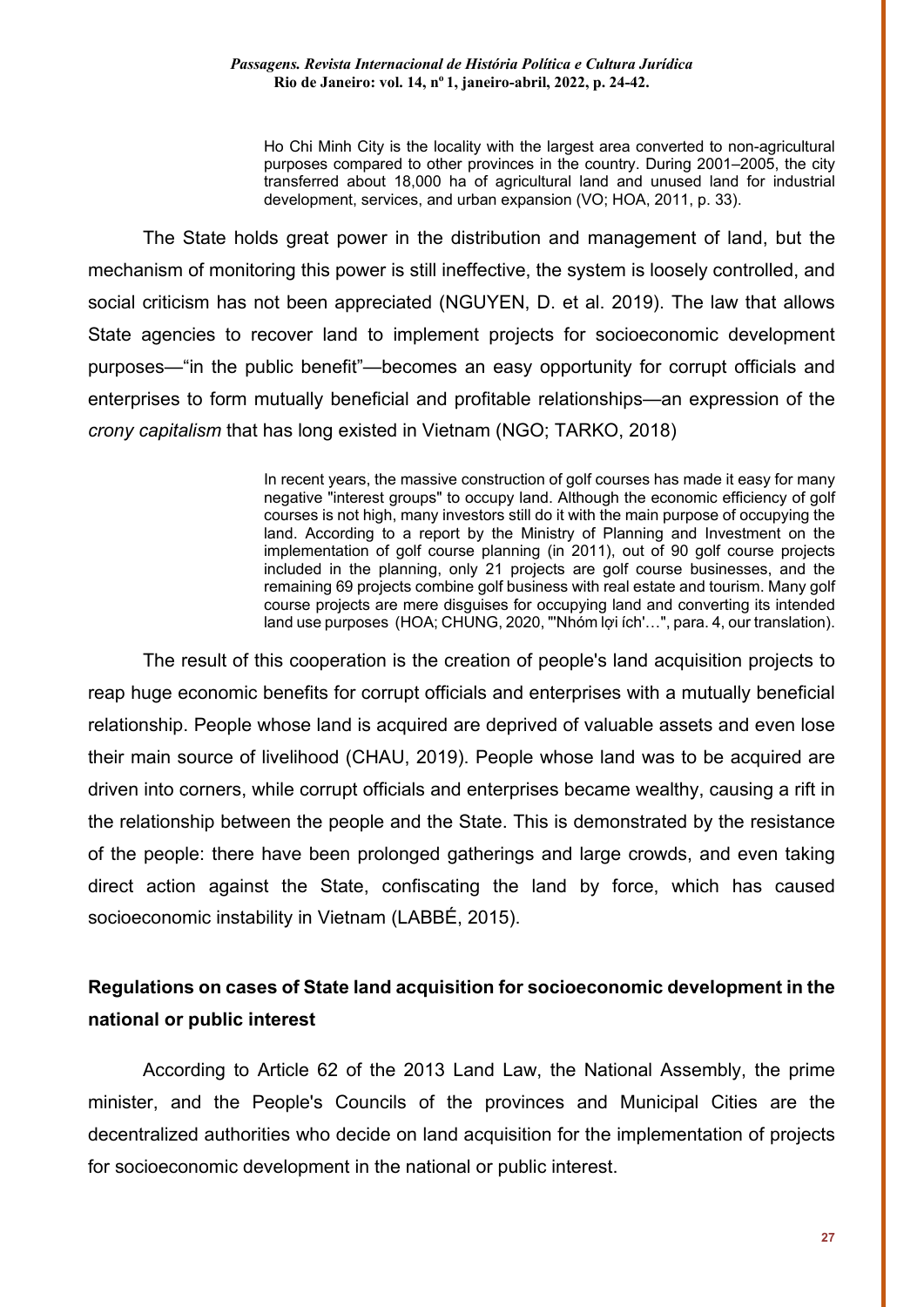*Under the authority of the National Assembly,* the law does not specify which projects are important to the country under the jurisdiction of the National Assembly to decide on land acquisition. Instead, in Article 7 of the Law on Public Investments (2019), projects of national importance are those with one of the following characteristics:

- $-$  Using public investment capital worth 10,000 billion dong or above. $^4$  $^4$
- − Having a substantial environmental impact or posing potential risks of having a serious environmental impact, such as the construction of a nuclear power plant, destroying natural forests 50 ha or larger, or destroying production forests 1,000 ha or larger.
- − Using land subject to the requirement for conversion of land use purposes from arable land for growing wet rice during at least two cropping seasons that cover an area of 500 ha or more.
- − Moving and resettling at least 20,000 inhabitants in mountainous areas or at least 50,000 inhabitants in other regions.
- − Requiring special legal frameworks or policies subject to the National Assembly's resolutions.

*Under the authority of the prime minister,* projects subject to land acquisition decisions include the following:

- − Project to build concentrated industrial production zones, concentrated export processing zones, economic zones, high-tech zones, and new urban areas.
- − Projects to build working offices of central State agencies, offices of diplomatic missions, and construction projects such as parks, monuments, etc.
- − National-level technical infrastructure construction projects such as roads, irrigation systems, electricity systems, and national-level reserves, etc.

*Under the authority of the provincial People's Council,* projects to approve the investment to recover land include the following:

- − Building working offices of local State agencies, public parks, public squares, etc.
- − Projects to build a transportation system, or irrigation systems for agriculture, water supply, and drainage.

-

<span id="page-4-0"></span><sup>4</sup> About 430 million USD.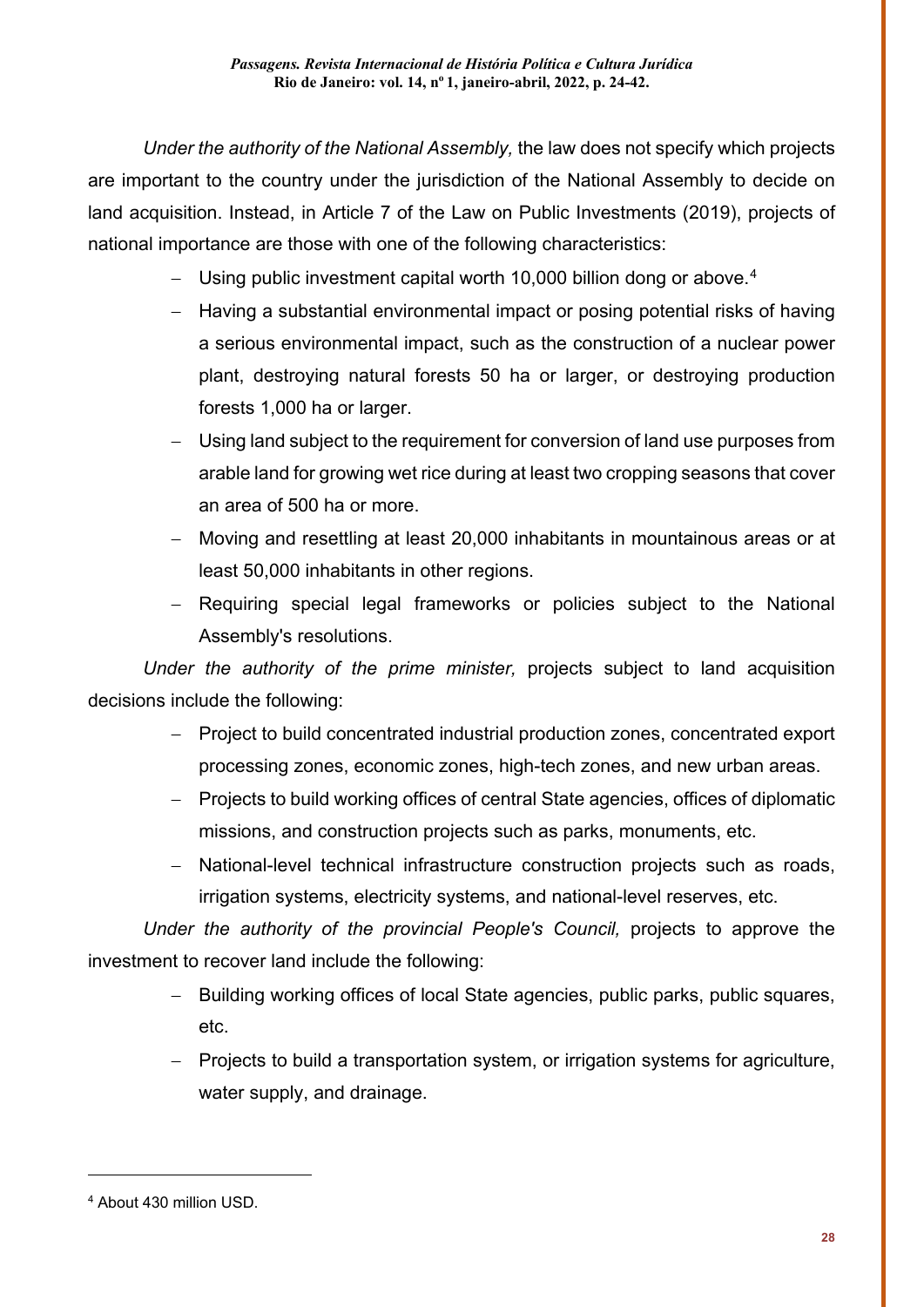- − Projects to build new urban areas, build houses for low-income people, create new rural residential areas, build funeral homes, and construct pagodas, churches, houses of worship, etc.
- − Projects to build concentrated industrial production clusters, export processing clusters, and mineral mining projects.

In general, the provisions of Article 62 of the 2013 Land Law are a step forward compared to the old land laws when they clearly and specifically stipulate the cases in which State agencies recover land to carry out socioeconomic development projects in service of national and public interests in law to limit rampant and indiscriminate land acquisition dumps that occurred between 2000 and 2013. [5](#page-5-0) However, the cases specified in Article 62 of the 2013 Land Law are still large-scale, making it easy for corrupt officials and enterprises with close beneficial relationships to create projects and recover the people's land.

> There are still localities that consider land acquisition for "ecotourism urban areas" for national and public benefits. In fact, the construction of an ecological urban area is a profitable investment and a business project that does not represent a work that serves only the residential community. Alternatively, there are projects where the planned area for social housing and resettlement accounts for less than 10% of the project's area. The remaining more than 90% of the planned area for business housing includes: public residential housing, streets, gardens, etc., but it is still considered by some localities to be simple land acquisition by the State for the purpose of socioeconomic development (HIEN; LINH, 2020, " Thực trạng pháp…", para. 4, our translation).

In particular, land acquisition for the implementation of projects to build new urban areas, residential areas, tourist areas, ecological zones, commercial zones, economic zones, business zones, social housing construction projects (SEO; CHUNG; KWON, 2018), [6](#page-5-1) new rural residential areas, concentrated industrial zones, export processing zones, industrial clusters (NGUYEN, Tuan et al., 2019), and new rural residential areas, are preferred. They are widely applied because they bring huge profits to enterprises.

> According to Luu Binh Nhuong, deputy head of the Civil Volunteers Committee under the National Assembly, in the period 2016–2018, Long An province received 11 resolutions of the People's Council to recover land to implement 1,694 projects. Thus, the average resolution covered 154. Tien Giang province has 16 resolutions with 846 projects, with an average of 53 projects/resolution. Lam Dong province has

<span id="page-5-0"></span><sup>&</sup>lt;sup>5</sup> The 2003 Land Law does not specify the cases in which State agencies may recover land for socioeconomic development, but only general provisions in Article 38.1 "The State uses land for defense and security purposes, national interests, public interests, and economic development."

<span id="page-5-1"></span> $6$  In Vietnam, the government has a policy to build apartments for sale to low-income people (called social housing), but it is very difficult for low-income people to buy because of the high cost of living. Prices are still very high relative to their income.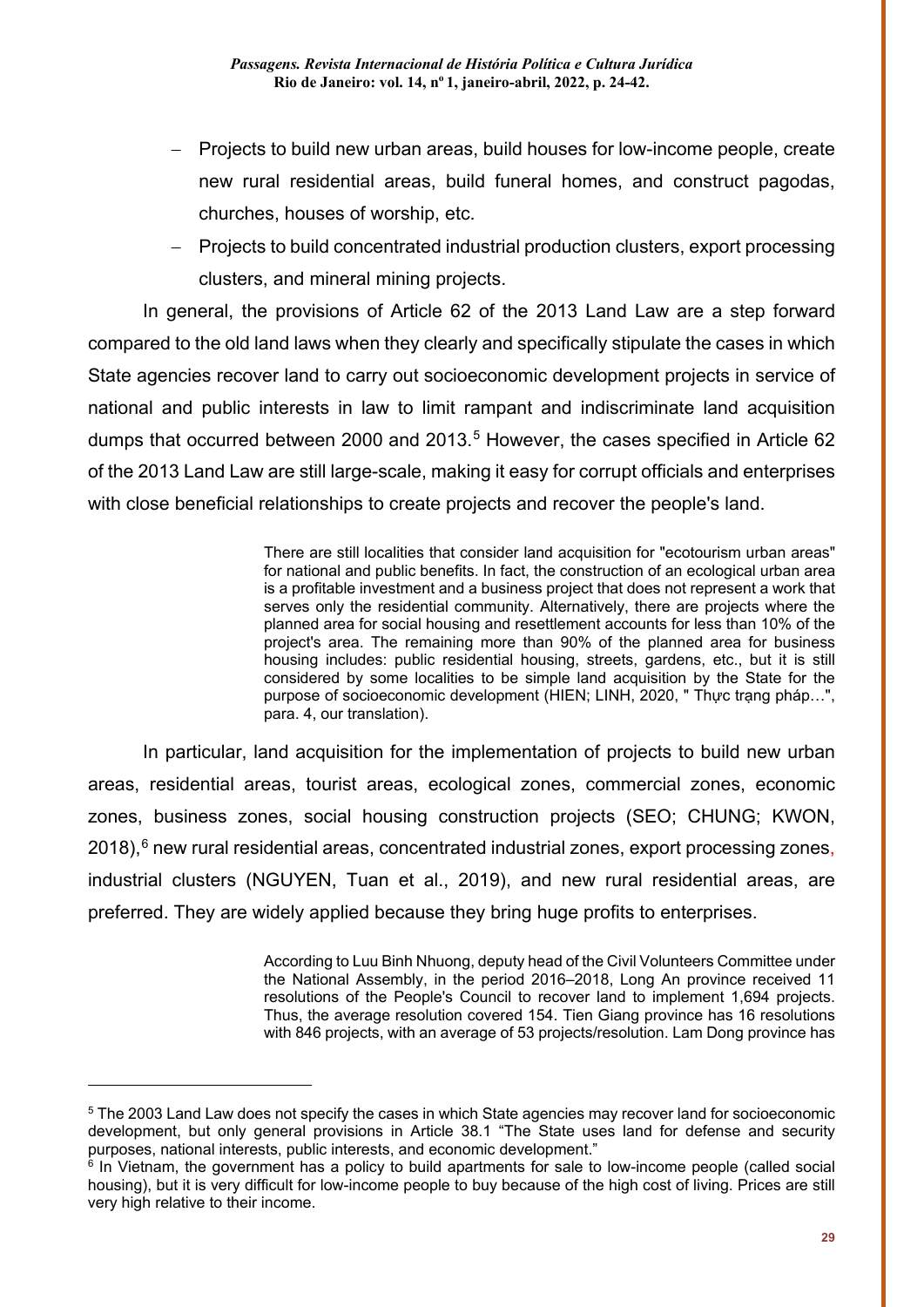eight resolutions with 771 projects, about 96 projects/resolution (NAM, 2020, " Phải đặt lòng…", para. 1, our translation).

Accordingly, plots of land with beautiful locations, high value, or thousands of square meters of agricultural land can be recovered only through the State Land Acquisition's decision, which are then assigned to enterprises that have close beneficial relationships with officials for project implementation (LABBÉ, 2018). After completing the investment and construction of these projects, enterprises sell them to the market and make huge profits. The investment of these enterprises is often only at the level of infrastructure construction, including roads, electricity, water supply, and drainage, but new urban areas, residential areas, tourist areas, and ecological zones have not been formed, and commercial areas have sold land plots to the market, which further increases the huge profits for corrupt officials and enterprises (HANSEN, 2013).

> In the land use plan for 2021, Dong Nai province has nearly 350 residential and urban projects in districts, as well as in Bien Hoa City and Long Khanh City. More than 70% of residential and urban projects have had investors for 5–10 years, but the projects have not been completed. From 2018 until now, the "fever" of land in the Southeast region has made the purchase and sale of land plots and housing projects in Dong Nai more exciting. Many investors in residential areas and urban areas in the province, after barely starting construction on the project, transfer the product in the form of a secondary investor to sign a contract. co-investment, deposit, capital contribution, and reservation (NHI, 2021, "Chưa hoàn thành…", para. 1, our translation).

Apart from the cases specified in Article 62, under Article 73 of the 2013 Land Law, State agencies are not allowed to recover land from people to assign to enterprises for project implementation. Enterprises that want to have land for project implementation are to negotiate with the people through receiving land use rights transfers, leasing land use rights, and receiving capital contribution in the form of land use rights. Essentially, this is a voluntary land transfer mechanism between the people and enterprises. The State does not intervene in the force of power to take the land of the people. This shifting mechanism is in stark contrast to land acquisition, which is a compulsory land-shifting mechanism where land is transferred to enterprises using the power of the State to take back land from the people and then assign it to enterprises.

The voluntary land transfer mechanism ensures the rights of people whose land has been acquired and is suitable for the market economy. Businesses must negotiate and pay landowners according to the wishes of landowners to acquire land to implement the project. However, enterprises, especially those with close beneficial relationships with corrupt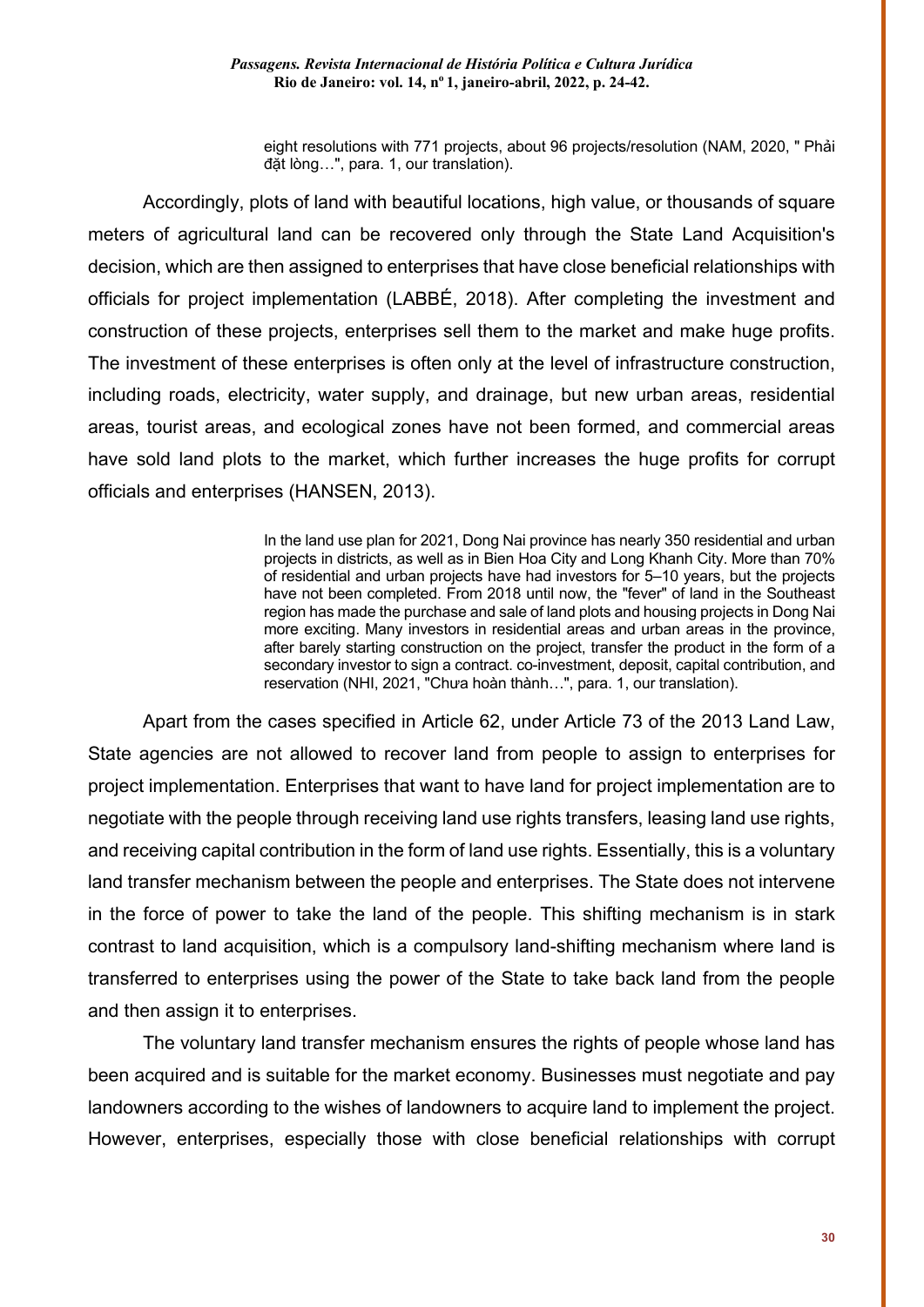officials, do not like this mechanism because it brings less profit, and the time to acquire land takes longer than acquiring land by forced land transfer mechanisms.

> Voluntary land transfer is reached by consensus; thus, there is no conflict of interest, but investors can never successfully negotiate with 100% of people who use land for investment projects. During negotiations, about 70% of the people ask for land prices that investors cannot accept. This situation makes investors not want to implement the voluntary land transfer mechanism, but want to apply the compulsory land transfer mechanism (ANH, 2019, para. 3, our translation).

## **Regulations on land prices that the State compensates people whose land is acquired is lower than the market price of land**

Since the Land Act of 1993,<sup>[7](#page-7-0)</sup> when the State recovers land to carry out socioeconomic development projects for the national and public interest, people whose land is to be acquired will be compensated by the state for the land and the assets attached to the recovered land. In case of loss of accommodation, the state will arrange resettlement, and for lost livelihood sources, the State will train them and transfer them to new jobs. After inheriting the old land laws, the 2013 Land Law fully and specifically stipulates the issue of compensation for land, assets attached to the land and resettlement, and support for new jobs; in addition the compensation level for those whose land is acquired has increased. However, people whose land is to be acquired are not interested in this compensation from the State.

The cause of this problem is that in Vietnam, there are currently two types of land prices: land prices formed during the implementation of civil and commercial transactions on land use rights, permitted by law between individuals and organizations; and land prices issued by the state according to the land pricing mechanism specified in Section 2, Chapter [8](#page-7-1) of the 2013 Land Law.<sup>8</sup> The land price for calculating compensation for people whose land is considered "damaged withdrawal" is the price issued by the State. $^9$  $^9$ 

According to the law, the land price promulgated by the State is determined based on the principle of being consistent with the common land price in the market, not the actual market land price.<sup>[10](#page-7-3)</sup> Every five years, the government promulgates the land price bracket

<span id="page-7-0"></span> $<sup>7</sup>$  The Land Act 1987 was built on the concept of a centrally planned economy, not recognizing land as an</sup> asset, so people whose land was confiscated to build a school would not be compensated by the State.

<span id="page-7-1"></span><sup>&</sup>lt;sup>8</sup> The performance of civil and commercial transactions related to land must satisfy the conditions specified in Article 188 of the 2013 Land Law.

<span id="page-7-2"></span><sup>9</sup> Provisions in Article 114.2 of the Land Law 2013.

<span id="page-7-3"></span> $10$  To determine the price of land "common in the market."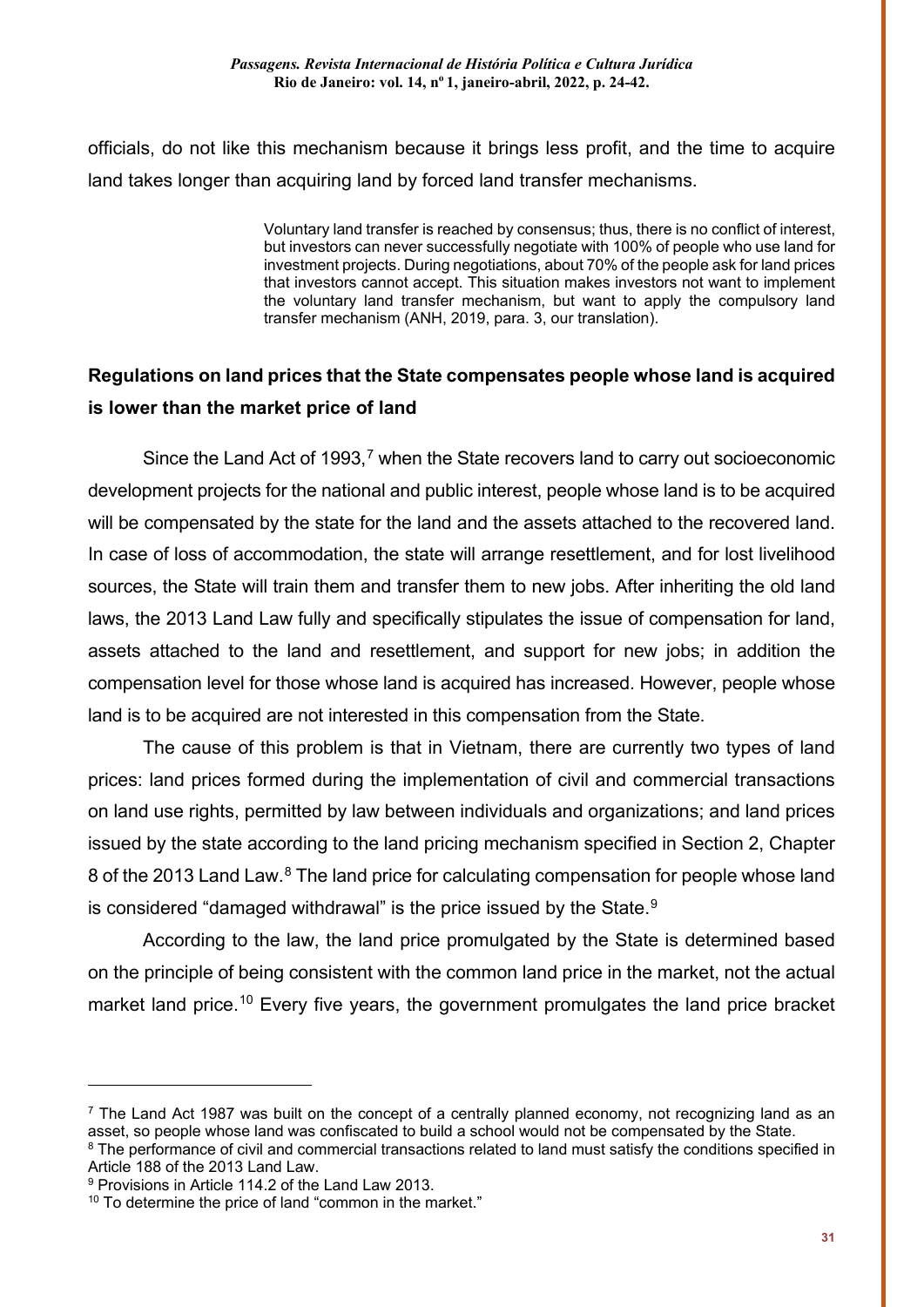applicable to each type of land,<sup>[11](#page-8-0)</sup> and region.<sup>[12](#page-8-1)</sup> If during this time, the land price bracket differs from the common land price in the market by 20%, the government will adjust the land price bracket accordingly.

Based on the land price bracket promulgated by the government (VIETNAM, 2019).<sup>[13](#page-8-2)</sup> the People's Committee of the province shall decide to issue the land price list within the administrative boundaries under its management after it has been considered and approved by the People's Council of the same level.<sup>[14](#page-8-3)</sup> To issue specific land prices in line with common land prices in the market, State agencies apply valuation methods<sup>[15](#page-8-4)</sup> and can consult organizations with land price consulting functions. However, the land price issued by the government is still much lower than the market price (LUAN, 2020).

> The highest price at the local land price lists is only 30% of the common maximum price in the market; in many streets in big cities, especially in some cases, it is not equal to 20% (VO, 2019, para. 7, our translation).

Therefore, the specific land price that the State applies to compensate people whose land is acquired at prices much lower than the market price of the land. With the amount of compensation received, the person whose land is acquired cannot buy back the same area of land for resettlement or buy land to continue agricultural production to stabilize life (PHUONG et al., 2018).<sup>[16](#page-8-5)</sup> This often leads to the lives of poverty for those whose land is acquired (SEO; SHIN; KWON, 2021).

> While they are not suffering as much as temporary households, the Thu Thiem people who moved to the resettlement area also said that they were struggling day by day because of the money they had to pay when buying an apartment. Doan Thi Chua (living in Binh Khanh ward) said that her dream of having a tailor shop since she was a girl ended when her 60 m<sup>2</sup> house (in An Khanh ward) was cleared: When I was cleared, I only received a support of 71 million VND.<sup>[17](#page-8-6)</sup> The resettlement

-

<span id="page-8-0"></span><sup>&</sup>lt;sup>11</sup> Article 10 of the 2013 Land Law has classified all land in Vietnam's territory into three groups according to the purpose of use: (1) land used for cultivation and agricultural production; (2) land used for non-agricultural activities, such as residential, industrial, commercial, service production facilities, and the construction of headquarters of State agencies; and (3) unused land.

<span id="page-8-1"></span><sup>&</sup>lt;sup>12</sup> Classified by rural, urban, plain, or mountainous areas.

<span id="page-8-2"></span><sup>13</sup> The current land price bracket is prescribed in Decree No. 96/2019/ND-CP dated December 19, 2019, of the government regulating the land price bracket

<span id="page-8-3"></span><sup>&</sup>lt;sup>14</sup> In Vietnam, local government is organized from top to bottom: (1) provincial level: provinces and centrally run cities; (2) district level: district, district, provincial city; (3) commune level: commune, ward, town.

<span id="page-8-4"></span><sup>15</sup> The methods of land price appraisal are prescribed in Article 4 of Decree No. 44/2014/ND-CP dated May 15, 2014, of the government on land prices, including: (1) direct comparison method; (2) subtraction method; (3) income method; (4) residual method; and (5) land price adjustment coefficient method.

<span id="page-8-5"></span><sup>&</sup>lt;sup>16</sup> Vietnam is currently a developing country, but agriculture is the main economic sector of the country, also the main occupation of most of the people.

<span id="page-8-6"></span><sup>17</sup> About 3,000 USD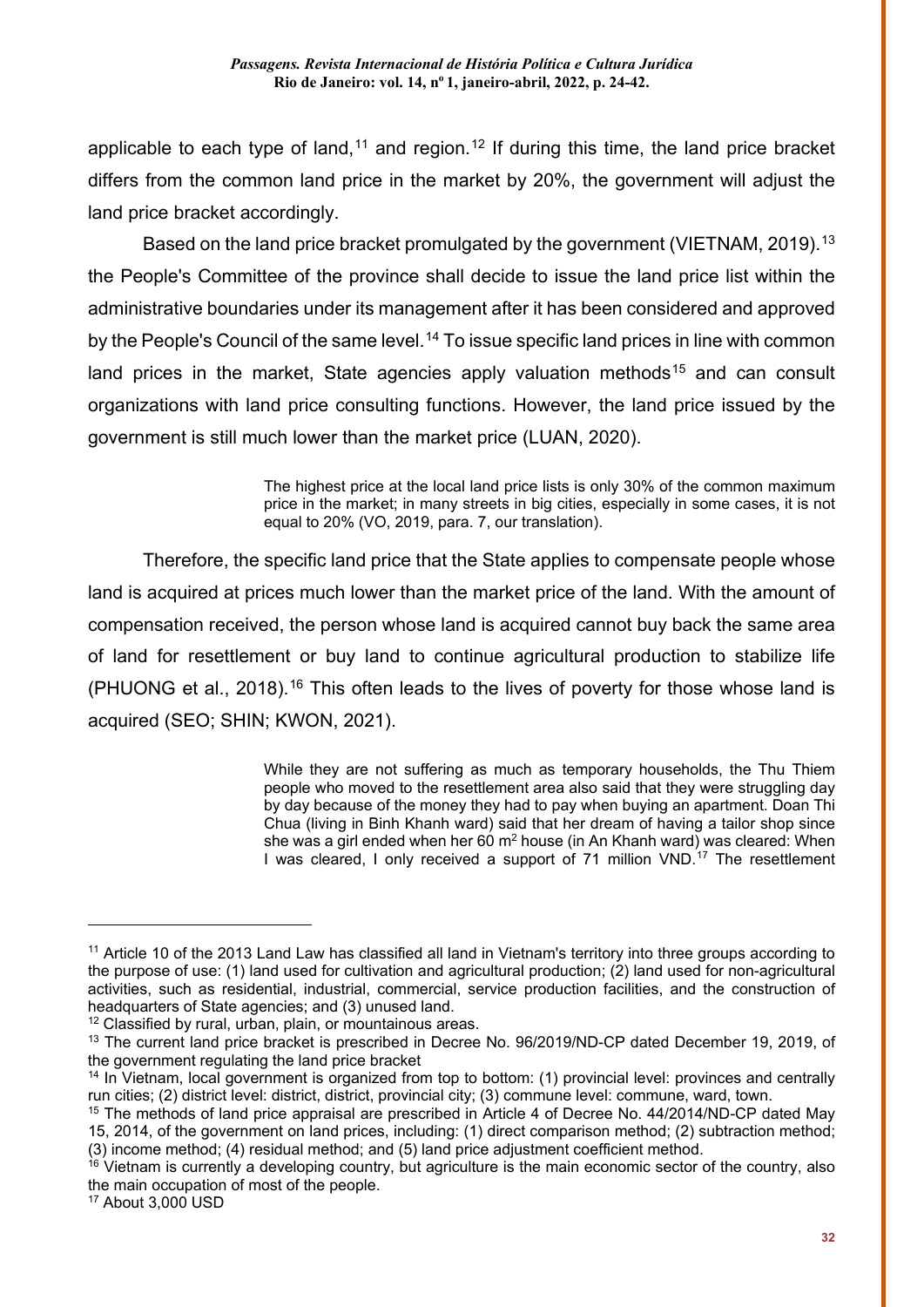apartment was bought for nearly 1 billion  $VND$ ,<sup>[18](#page-9-0)</sup> and we had to pay more than 65 million VND<sup>[19](#page-9-1)</sup> annually. The reality was too much for the family (DONG; TRUONG, 2018, "Ước vọng dở dang", para. 4, our translation).

Meanwhile, after the land is recovered, the State allocates that land to enterprises implementing projects to build residential areas, new urban areas, tourist areas, commercial zones, etc., and the land was sold to the market at a price many times higher than the compensated one for the people, making huge profits.

> The story of borrowing the project, recovering the land from the people at the price set by the State, and then selling it quickly at the highest market price, especially in Nha Trang and Khanh Hoa. In the Quoc Anh Villa project, in Phuoc Dong commune, although most of the area is production forest land, the investor is still licensed to build villas and tourist apartments for sale or rent. Meanwhile, for many years, many people with land in the project were not allowed to touch the status quo, and are now being charged a low compensation price, only 20,000 VND<sup>20</sup>/m<sup>2</sup> (BANG, 2018, para. 5, our translation).

The economic loss of people whose land is to be acquired is obvious, which is the main reason people whose land is to be acquired are protesting the State's land acquisition. This objection is reflected in the refusal to comply with the decision on land acquisition, not to receive compensation for land recovery, and to complain about prolonged mass gatherings, causing social instability (NGUYEN, H., 2019).

> Land-related lawsuits occur in many projects in most localities. By summarizing and reviewing, there were 44 out of 63 localities where there were complaints and denunciations of many people at the central citizen reception office, with 221 cases. Hanoi has the most cases, 59; Bac Giang has 15 cases, Bac Ninh has 11 cases, and Ho Chi Minh City has 10 cases (NAM, 2020, "44 tỉnh, thành có… ", para. 1, our translation).

### **Enforcement of land acquisition decisions**

In cases where the person whose land is to be acquired does not hand over the land under the land acquisition decision of the competent State agency, they may be subject to the application of coercive measures to recover the land according to the provisions of Article 71 of the Land Law in 2013. According to the law, the enforcement of land acquisition is a measure that is only applied when the propaganda and dialogue between the State and the people whose land is to be acquired fails to achieve results within a certain period and adheres to the principles of openness and transparency. In essence, the enforcement of

<span id="page-9-0"></span><sup>18</sup> About 43,000 USD.

<span id="page-9-1"></span><sup>19</sup> About 2,800 USD.

<span id="page-9-2"></span><sup>20</sup> About 1 USD.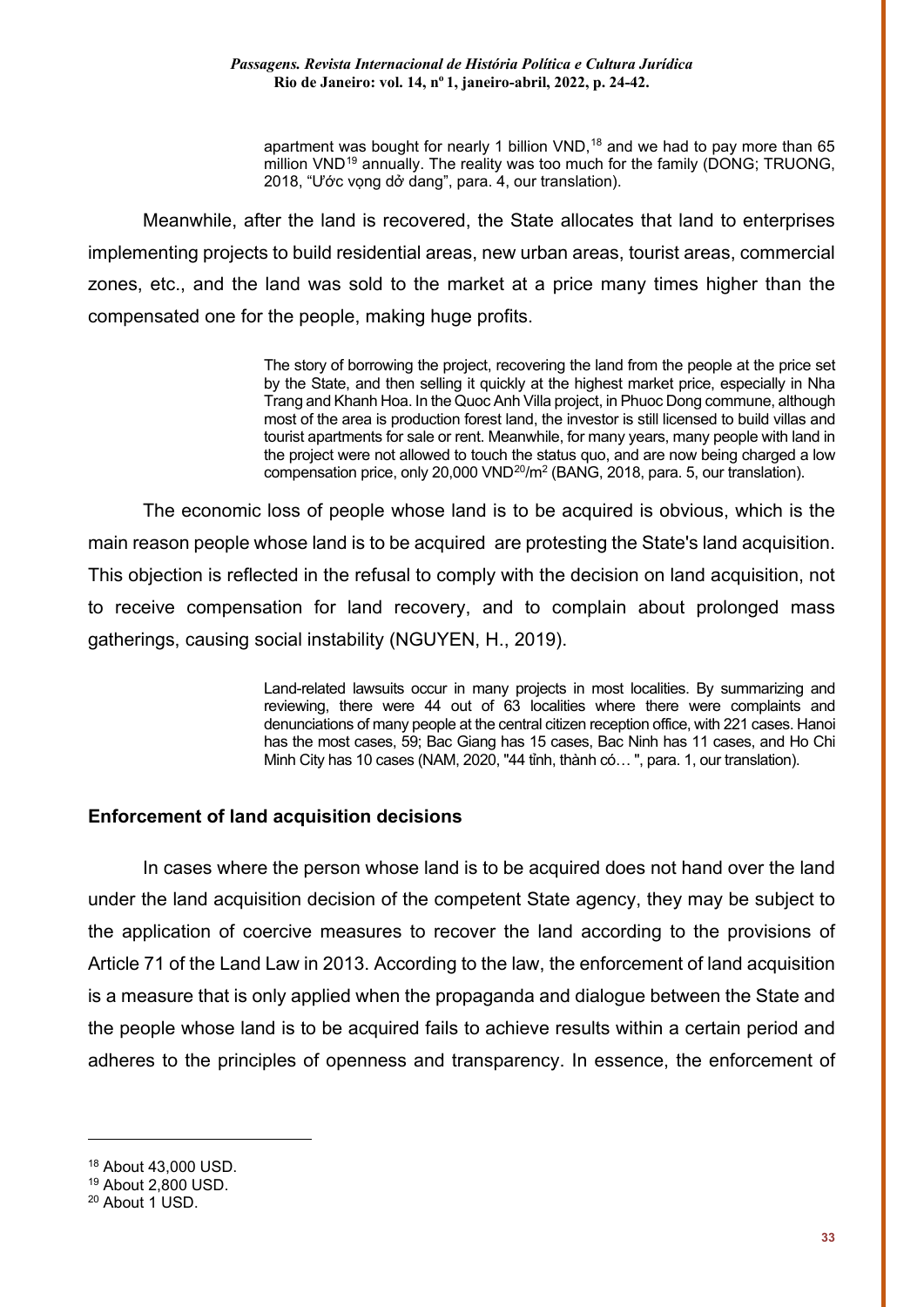land acquisition is the State's use of public power, expropriating people's land without the consent of the people.

In fact, people's disagreement with the State's land acquisition leading to the State applying coercive measures also mainly comes from the State's compensation when land is recovered for project implementation at a price lower than the market price; people whose land is to be acquired feels economic loss, so clearly they did not cooperate in handing over the land to the State.

> On the morning of April 24, the People's Committee of Van Giang district, Hung Yen province, enforced the transfer of 5.8 ha of land from 166 households in Xuan Quan commune. This area is part of a total of 72 ha that will be assigned in the second phase to an investor to build the Van Giang tourist commercial urban area (Ecopark).

> According to the People's Committee of Hung Yen province, 90% of households on the land allocated in the second phase to the investor Ecopark "received compensation and handed over the land." With the remaining 166 households, after many unsuccessful negotiations, the Provincial People's Committee agreed to the coercive plan of the District People's Committee. The reason these villagers did not agree to land allocation was said to be "not satisfied with the compensation plan' (HUNG, N., 2012, para. 1-2, our translation).

People whose land is to be acquired are weaker than the coercive force of the State, so they are forced to hand over their land to the coercive force or be taken off the land. This leads to a conflict between the people whose land is to be acquired and the State being pushed to a serious level. There have been cases where people whose land is recovered have protested by force against the State's forces, executing the decision on coercive land recovery, causing damage to property, health, and the lives of both those whose land is to be acquired and the power that enforces the decision on coercive land recovery (NGUYEN et al., 2019).

> In 2014, the People's Committee of Ha Tinh province approved the investment policy of the project of raising foreign sows and growing fruit trees in Huong Xuan commune, Huong Khe district, with an area of 17.9 ha. The People's Committee of Huong Khe district then issued a decision to recover the land, but was opposed by the people because they thought it would pollute the environment and the water sources.

> On September 8, 2015, the People's Committee of Huong Khe District organized the coercive recovery of land for eight households in the Hoa Xuan hamlet. Nguyen Van Cuong, born in 1992, residing in Phu Yen hamlet, was arrested for "resisting official duty officers," then sentenced to prison (DAI, 2018, para. 1-2, our translation).

The conflict between the State and the people whose land is acquired only occurs when the State recovers the land and allocates it to the enterprise implementing the project. For the State's land acquisition to make traffic systems, schools, or serve the purposes of national defense and security, building offices of State agencies, schools, and hospitals, the consensus of the people is reached, and the people are willing to hand over the land to the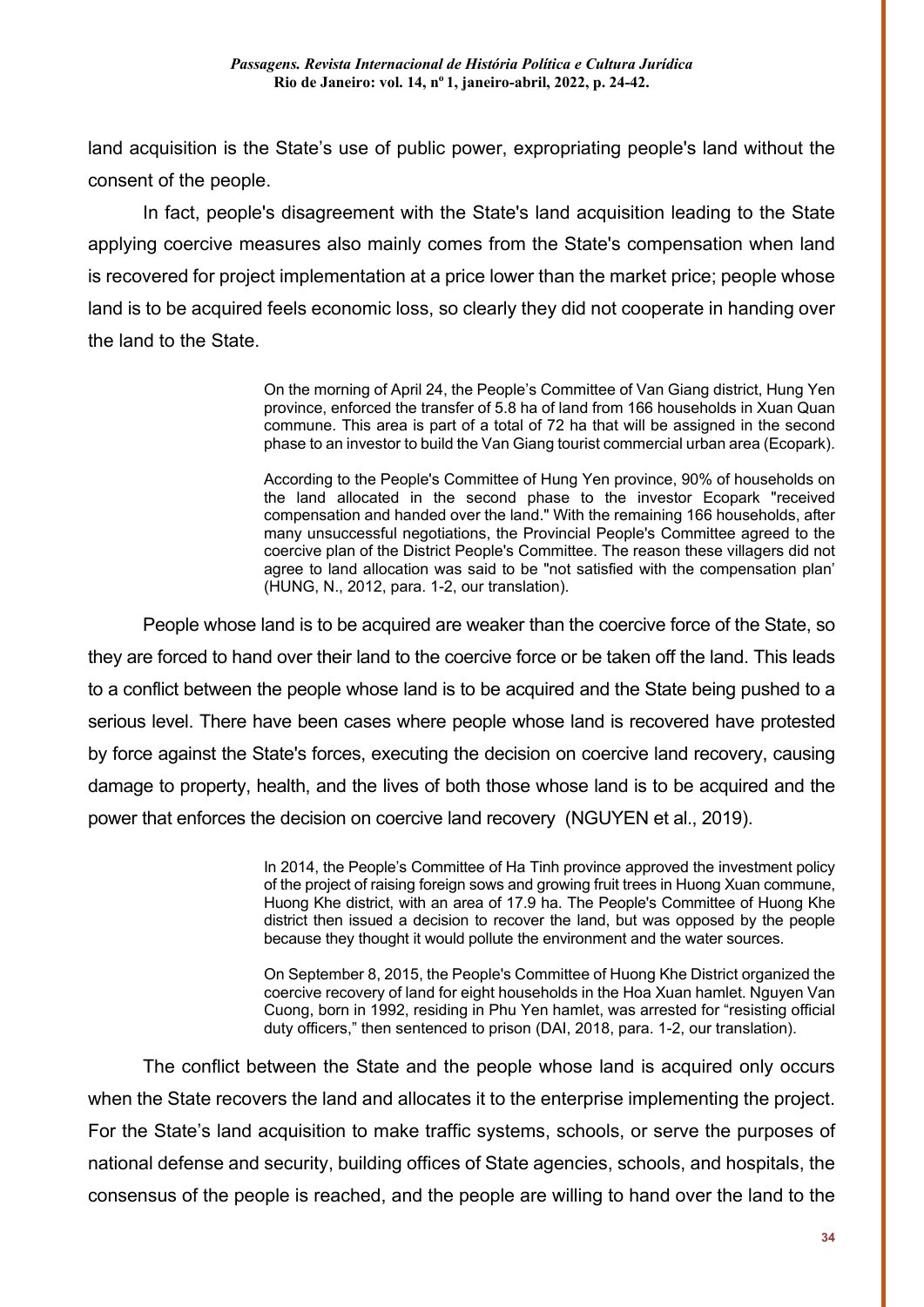State to build these works. In many localities, people have actively donated land to the State for the construction of public works, for the common goal of socioeconomic development according to the plan set forth by the State.

> To date, Muong Khuong district has five out of 16 communes meeting new rural standards (Ban Lau, Ban Xen, Lung Vai, Thanh Binh, and Pha Long); people actively contribute cash, donate land, work days, and participate in new rural construction activities launched by all levels and sectors. In five years, people voluntarily contributed with a total cash amount of over 10.5 billion VND, donated over 79,000  $\text{m}^2$  of land, and contributed over 26,000 working days (HUNG, G., 2021, para. 11, our translation).

Therefore, disagreeing with the State's compensation level for land due to economic disadvantage is the main reason for people whose land is acquired against the State's land acquisition force.

## **Recommendations to amend the law on land acquisition for socioeconomic development in the national and public interest**

From the above analysis, the conflict between the State and the people whose land has been recovered for construction projects of a residential area project, new urban areas, tourist areas, economic zones, ecological zones, business, and trade are mainly over economic matters. The person whose land is to be acquired wants to receive compensation equal to the market price of land, and cannot accept that land is acquired with cheap compensation, and is angry that land is not used for public purposes but is assigned to enterprises for projects and then sold at high prices in the market. Meanwhile, the current law on State expropriation of land for socioeconomic development in national and public interests has created lucrative opportunities for corrupt officials and businesses with a close, mutually beneficial relationship. They cooperate with each other to use the coercive power of the State to deprive people of land and become wealthy as a result, leading the landless into difficulties and poverty.

To overcome this situation, the law on State land acquisition for socioeconomic development in the national and public interests needs to be amended and supplemented with the following content:

First*,* narrow down the cases in which the State recovers land for socioeconomic development in national and public interests*.*

It is necessary to abolish the regulations on land acquisition to implement new urban areas, residential areas, tourist areas, ecological zones, commercial zones, economic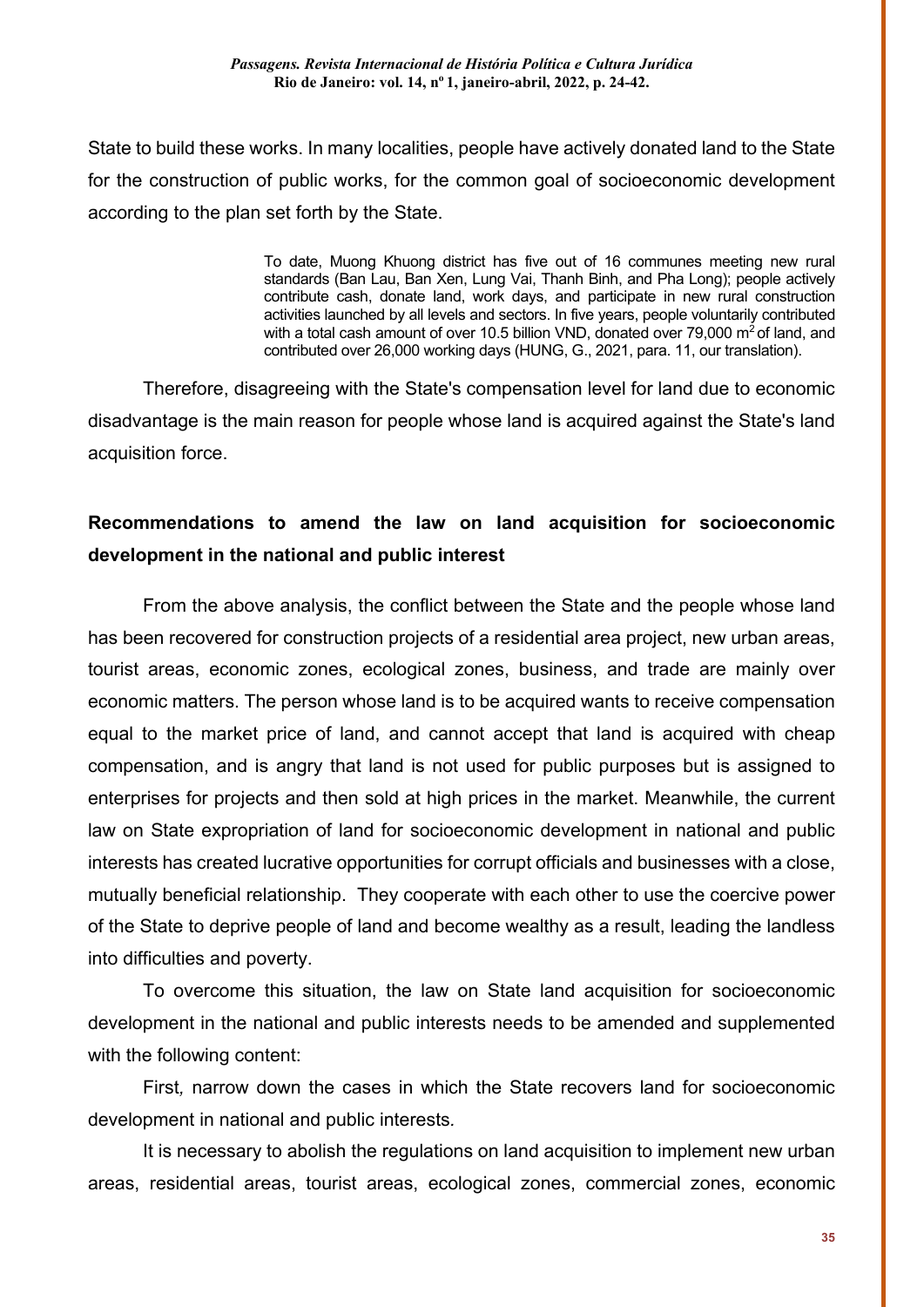zones, business zones, social housing construction projects, new rural residential areas, industrial parks concentration, export processing zones, and industrial clusters. These are business projects in which the most beneficial party is the business. The State performing the social management function must ensure social justice (RYAN, 2007), not for the benefit of enterprises, especially enterprises that have close beneficial relationships with corrupt officials, recovering land to benefit large businesses, let the people whose land is to be acquired into difficulties and poverty. The abolition of this land acquisition regulation also has the effect of promoting the anti-corruption campaign carried out by the Communist Party of Vietnam to clean up the State apparatus and regain the people's trust in the Communist Party,<sup>[21](#page-12-0)</sup> the State has already been eroded by corruption (PHAM, 2021).

The fight against corruption can only be successful when the conditions and opportunities for corruption are eliminated, not only in exposing and adjudicating cases that have occurred (NGUYEN, D. et al., 2019). The law allows State agencies to recover land to implement new urban areas, residential areas, tourist areas, ecological zones, commercial zones, economic zones, business zones, and housing construction projects. In society, new rural residential areas, concentrated industrial parks, export processing zones, and industrial clusters are creating conditions and opportunities for corruption, so they should be abolished.

The only solution for construction projects of new urban areas, residential areas, tourist areas, ecological zones, commercial zones, economic zones, business zones, social housing construction projects, new rural residential areas, industrial park concentrations, export processing zones, and industrial clusters that are enterprises wishing to use land for project implementation must implement the voluntary land transfer mechanism. The State only plays the role of guiding and accrediting transactions for voluntary land transfer between land owners and enterprises wishing to use land.

For other cases, according to the provisions of the current law, it can be kept the same.

<span id="page-12-0"></span> $21$  The anti-corruption campaign, also known as the kiln-burning campaign, has been carried out strongly and drastically in Vietnam since 2016. This campaign was directly initiated and led by General Secretary of the Central Committee of the Communist Party of Vietnam Nguyen Phu Trong, with the main point that there is no forbidden zone in the work to regain people's trust in the Communist Party of Vietnam and the government. This campaign has exposed and brought to trial a series of large corruption cases worth billions of dollars, many high-ranking officials of the Communist Party and the State—something unprecedented in Vietnam since 1975—were brought to trial and severely sentenced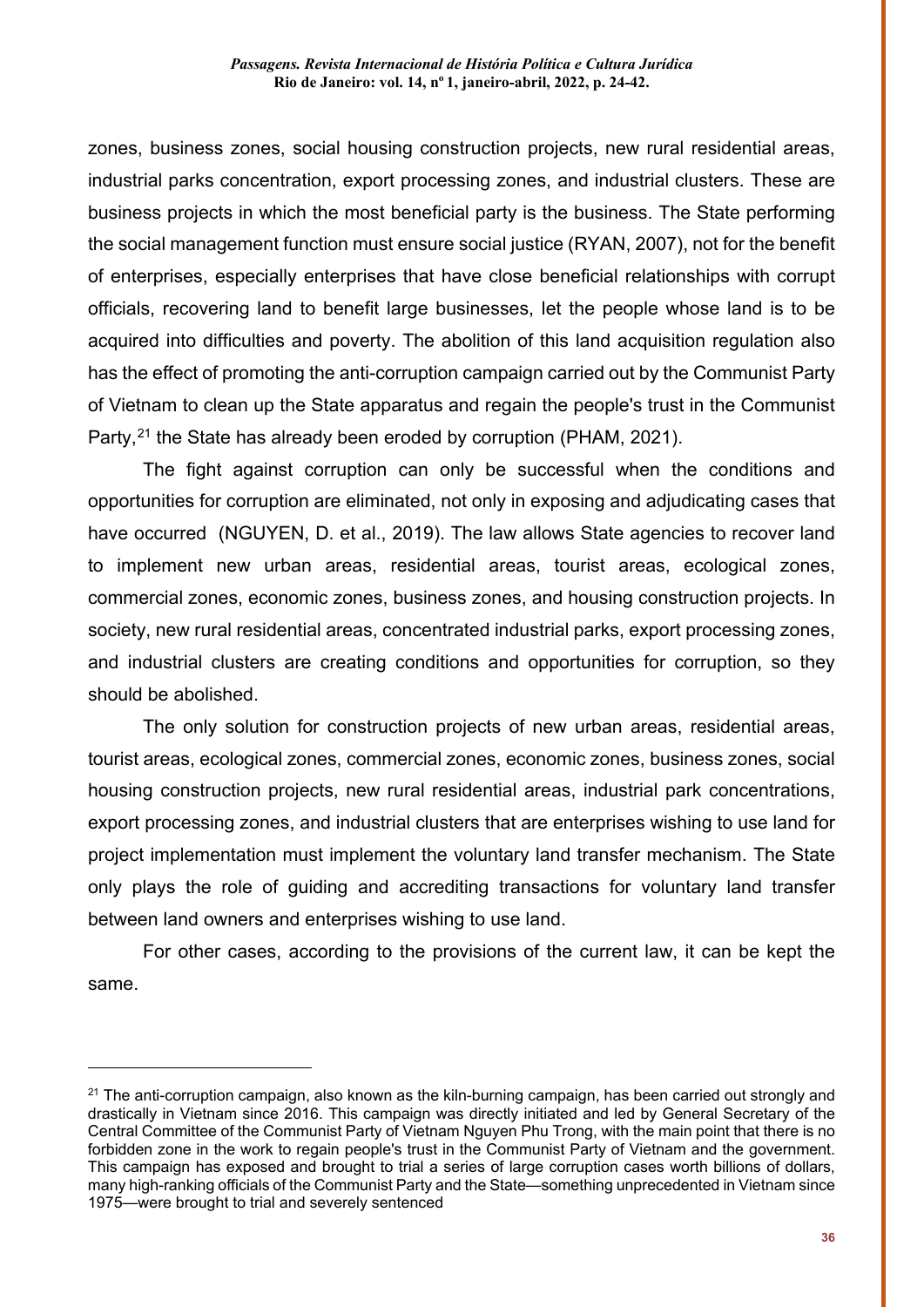Second, amend the provisions of the law on land prices to compensate people whose land is to be acquired.

The current law needs to amend the land price to compensate people whose land is acquired, which must be the market price to ensure the interests of the people who have their land acquired, and eliminate the situation of taking advantage of the gap between the price of land issued by the State*.*

Third, amend the provisions of the law on coercive land acquisition to recover land for socioeconomic development in national and public interest.

The current law needs to abolish the application of forced land acquisition for socioeconomic development in the national and public interest because it causes conflicts between the State and the people whose land is recovered, sparking violence and socioeconomic instability in the country. This measure should only be applied to cases where it is necessary to use land for national defense and security purposes, and land use is dangerous to human health and life. The State's land acquisition for implementation of projects for socioeconomic development in the national and public interests must be carried out by means of dialog and consensus based on adequate compensation for the acquired land at market prices to the landowners whose land is acquired, which shall be taken from the national budget. Implementing projects to develop socioeconomic development for the national and public interests is about bringing benefits to the people and the country, that is, for the majority, using coercion to take land of a few people, pushing a few people into difficulties, poverty is unjust and unsuitable for a State organized and operated on the principles of the people,  $^{22}$  $^{22}$  $^{22}$  by the people, and for the people (GRABER, 2006).

## **Conclusion**

<u>.</u>

Characterized by the regime of ownership of land by the entire population, the State plays the role of representing the owner of the land, exercising the rights of the owner; the people do not have the right to own land, so the State has the right to recover the land that has been allocated to people to use for other purposes. The State's land acquisition for implementation of projects for socioeconomic development in the national and public

<span id="page-13-0"></span><sup>&</sup>lt;sup>22</sup> Article 2.1 of the current Constitution of Vietnam declares that the State of the Socialist Republic of Vietnam is organized and operates on the principle of the People, by the People, for the People.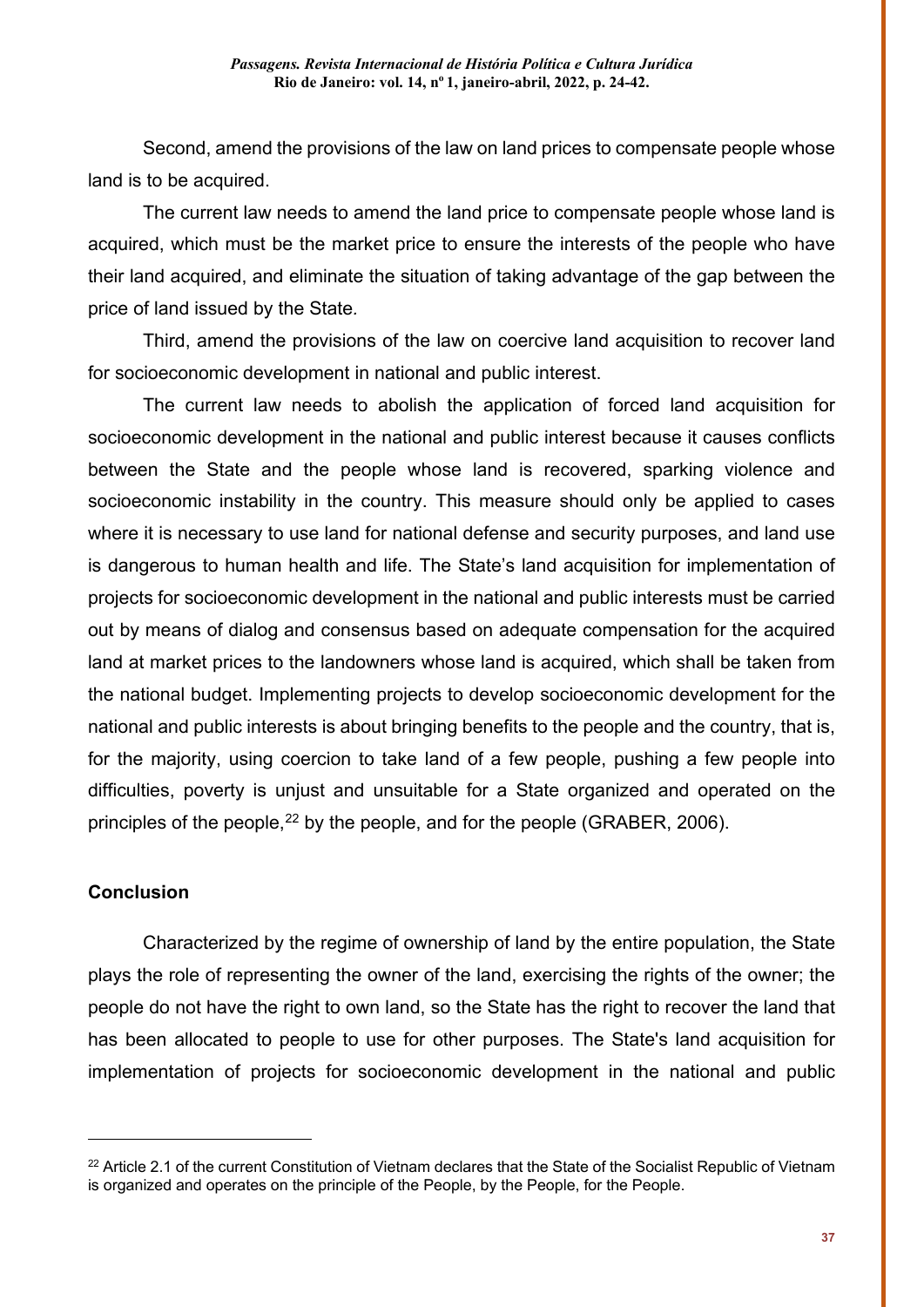interest, if it is carried out truly in the public interest, based on consensus with the State. Landowners and ensuring the interests of those whose land is acquired will be a great driving force for Vietnam's socioeconomic development. However, the current law on State expropriation of land for socioeconomic development in the national and public interests has many loopholes, creating opportunities for corrupt officials and businesses with close beneficial friendships to take advantage of land acquisition for construction projects in urban areas, residential areas, tourist areas, economic zones, etc., to earn huge profits and become richer and richer. In contrast, a person whose land is to be acquired is forced to receive the compensation price issued by the State with a price that is too low to be able to buy an area of land equal to the acquired land, houses, or land for production and business. If they do not comply, they will be subject to the application of coercive measures to recover their land, further increasing conflicts and injustice in society. The current law on State expropriation of land for socioeconomic development in national and public interests needs to be revised and narrowed down to cases in which the State recovers land and provides compensation for land owners. If the land is recovered at the market price and the forced land acquisition is removed, only the State's land acquisition can be used to implement projects for socioeconomic development in the national and public interests, if implemented properly with its meaning, contributing to socioeconomic promotion in Vietnam.

## **References**

ANH, Quynh. Hoàn Thiện Cơ Chế, Mở Lối Cho Chuyển Dịch Đất Đai Hiệu Quả. Hanoi city, 2019. Available at: [http://baokiemtoannhanuoc.vn/bat-dong-san/hoan-thien-co-che-mo-loi](http://baokiemtoannhanuoc.vn/bat-dong-san/hoan-thien-co-che-mo-loi-cho-chuyen-dich-dat-dai-hieu-qua-141814)[cho-chuyen-dich-dat-dai-hieu-qua-141814.](http://baokiemtoannhanuoc.vn/bat-dong-san/hoan-thien-co-che-mo-loi-cho-chuyen-dich-dat-dai-hieu-qua-141814) Accessed on: 18 Dec 2021.

BANG, Nhiet. Lấy Rẻ Đất Của Dân, Bán Giá Cao Hưởng Lợi'? (Kỳ 2) [Get People's Land Cheap, Sell High Price, Benefit'? (Term 2)]. Hanoi city, 2018. Available at: [https://laodong.vn/phong-su/lay-re-dat-cua-dan-ban-gia-cao-huong-loi-ky-2-612358.ldo.](https://laodong.vn/phong-su/lay-re-dat-cua-dan-ban-gia-cao-huong-loi-ky-2-612358.ldo) Accessed on: 18 Dec 2021.

BERESFORD, Melanie. Doi Moi in Review: The Challenges of Building Market Socialism in Vietnam. *Journal of Contemporary Asia*, Oxfordshire, v. 38, n. 2, p. 221-224, 2008. <https://doi.org/10.1080/00472330701822314>

BOLESTA, Andrzej. From Socialism to Capitalism with Communist Characteristics: The Building of a Post-Socialist Developmental State in Central Asia. *Post-Communist Economies*, Oxfordshire, p. 1-28, 2019.<https://doi.org/10.1080/14631377.2019.1694350>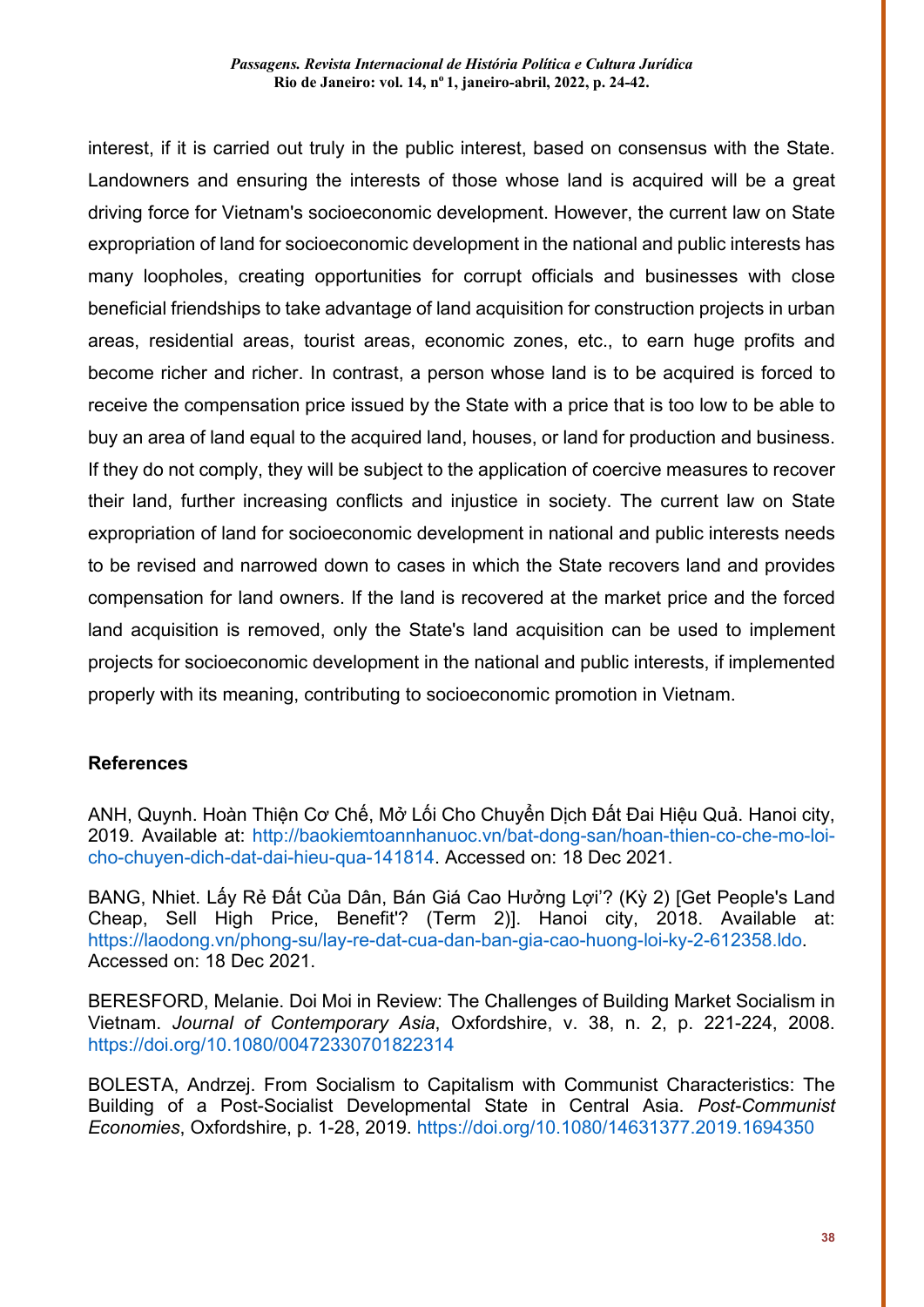CHAU, Lam Minh. Extremely Rightful' Resistance: Land Appropriation and Rural Agitation in Contemporary Vietnam. *Journal of Contemporary Asia,* Oxfordshire, v. 49, n. 3, p. 343- 364, 2019. <https://doi.org/10.1080/00472336.2018.1517896>

DAI, Quang. Cưỡng Chế Thu Hồi Đất Giao Tư Nhân Làm Trại Lợn Tại Hà Tĩnh: Chủ Tịch UBND Huyện Hương Khê Né Báo Chí [Coercive recovery of privately allocated land for pig farming in Ha Tinh: Chairman of the People's Committee of Huong Khe district dodges the press]. Hanoi city, 2018. Available at: [https://laodong.vn/xa-hoi/cuong-che-thu-hoi-dat-giao](https://laodong.vn/xa-hoi/cuong-che-thu-hoi-dat-giao-tu-nhan-lam-trai-lon-tai-ha-tinh-chu-tich-ubnd-huyen-huong-khe-ne-bao-chi-639919.ldo)[tu-nhan-lam-trai-lon-tai-ha-tinh-chu-tich-ubnd-huyen-huong-khe-ne-bao-chi-639919.ldo.](https://laodong.vn/xa-hoi/cuong-che-thu-hoi-dat-giao-tu-nhan-lam-trai-lon-tai-ha-tinh-chu-tich-ubnd-huyen-huong-khe-ne-bao-chi-639919.ldo) Accessed on: 18 Dec 2021.

DONG, Sy; TRUONG, Hoang. Nỗi Lòng Người Dân Thủ Thiêm [The hearts of the people of Thu Thiem]. Hanoi city, 2018. Available at: [https://nld.com.vn/thoi-su/noi-long-nguoi-dan](https://nld.com.vn/thoi-su/noi-long-nguoi-dan-thu-thiem-20180716220840309.htm)[thu-thiem-20180716220840309.htm.](https://nld.com.vn/thoi-su/noi-long-nguoi-dan-thu-thiem-20180716220840309.htm) Accessed on: 18 Dec 2021.

DUONG, My; HOLMES, Mark J.; STRUTT, Anna. The Impact of Free Trade Agreements on FDI Inflows: The Case of Vietnam. *Journal of the Asia Pacific Economy,* Oxfordshire, v. 26, n. 3, p. 483-505, 2021.<http://dx.doi.org/10.1080/13547860.2020.1765717>

GRABER, Doris A. Government by the People, for the People—Twenty-first Century Style.<br>Critical Review, Oxfordshire, v. 18, n. 1-3, p. 167-178, 2006. *Cxfordshire,* <https://doi.org/10.1080/08913810608443655>

HANSEN, Kaitlin. Land Law, Land Rights, and Land Reform in Vietnam: A Deeper Look into "Land Grabbing" for Public and Private Development. *Independent Study Project (ISP) Collection*. 1722. Brattleboro, p. 1-40, 2013. Available at: [https://digitalcollections.sit.edu/isp\\_collection/1722.](https://digitalcollections.sit.edu/isp_collection/1722) Accessed on: 19 Dec. 2021.

HIEN, Phan Trung; LINH, Dinh Thi My. Đổi Mới Các Quy Định Pháp Luật về Thu Hồi Đất Để Phát Triển Kinh Tế - Xã Hội vì Lợi Ích Quốc Gia - Dân Tộc, Lợi Ích Công Công [Renovating legal provisions on land acquisition for socio-economic development for national - ethnic interests, public interests]. *Communism Journal,* Hanoi city, 2020. Available at: [https://www.tapchicongsan.org.vn/web/guest/nghien-cu/-/2018/815971/doi-moi-cac](https://www.tapchicongsan.org.vn/web/guest/nghien-cu/-/2018/815971/doi-moi-cac-quy-dinh-phap-luat-ve-thu-hoi-dat-de-phat-trien-kinh-te---xa-hoi-vi-loi-ich-quoc-gia---dan-toc%2C-loi-ich-cong-cong.aspx)[quy-dinh-phap-luat-ve-thu-hoi-dat-de-phat-trien-kinh-te---xa-hoi-vi-loi-ich-quoc-gia---dan](https://www.tapchicongsan.org.vn/web/guest/nghien-cu/-/2018/815971/doi-moi-cac-quy-dinh-phap-luat-ve-thu-hoi-dat-de-phat-trien-kinh-te---xa-hoi-vi-loi-ich-quoc-gia---dan-toc%2C-loi-ich-cong-cong.aspx)[toc%2C-loi-ich-cong-cong.aspx.](https://www.tapchicongsan.org.vn/web/guest/nghien-cu/-/2018/815971/doi-moi-cac-quy-dinh-phap-luat-ve-thu-hoi-dat-de-phat-trien-kinh-te---xa-hoi-vi-loi-ich-quoc-gia---dan-toc%2C-loi-ich-cong-cong.aspx) Accessed on: 18 Dec 2021.

HOA, Nguyen Thi Mai; CHUNG, Nguyen Van. "Nhóm Lợi Ích" Trong Thực Thi Chính Sách Đất Đai. *Communism Journal*, Hanoi city, 2020. Available at: [https://www.tapchicongsan.org.vn/web/guest/chinh-tri-xay-dung-dang/-](https://www.tapchicongsan.org.vn/web/guest/chinh-tri-xay-dung-dang/-/2018/820757/%E2%80%9Cnhom-loi-ich%E2%80%9D-trong-thuc-thi-chinh-sach-dat-dai.aspx) [/2018/820757/%E2%80%9Cnhom-loi-ich%E2%80%9D-trong-thuc-thi-chinh-sach-dat](https://www.tapchicongsan.org.vn/web/guest/chinh-tri-xay-dung-dang/-/2018/820757/%E2%80%9Cnhom-loi-ich%E2%80%9D-trong-thuc-thi-chinh-sach-dat-dai.aspx)[dai.aspx.](https://www.tapchicongsan.org.vn/web/guest/chinh-tri-xay-dung-dang/-/2018/820757/%E2%80%9Cnhom-loi-ich%E2%80%9D-trong-thuc-thi-chinh-sach-dat-dai.aspx) Accessed on: 18 Dec 2021.

HUNG, Giang Quoc. *Hiệu Quả Công Tác Tuyên Truyền, Vận Động Nhân Dân Tham Gia Xây Dựng Nông Thôn Mới Trên Vùng Cao, Biên Giới Mường Khương* [Effectiveness of Propaganda and Mobilization of People's Participation in Building New Rural Areas in the Uplands and Borders of Muong Khuong]. Lao Cai province, 2021. Available at: [https://muongkhuong.laocai.gov.vn/1264/28688/49293/596142/nong-thon-moi/-hieu-qua](https://muongkhuong.laocai.gov.vn/1264/28688/49293/596142/nong-thon-moi/-hieu-qua-cong-tac-tuyen-truyen-van-dong-nhan-dan-tham-gia-xay-dung-nong-thon-moi-tren-vung-cao-)[cong-tac-tuyen-truyen-van-dong-nhan-dan-tham-gia-xay-dung-nong-thon-moi-tren-vung](https://muongkhuong.laocai.gov.vn/1264/28688/49293/596142/nong-thon-moi/-hieu-qua-cong-tac-tuyen-truyen-van-dong-nhan-dan-tham-gia-xay-dung-nong-thon-moi-tren-vung-cao-)[cao-.](https://muongkhuong.laocai.gov.vn/1264/28688/49293/596142/nong-thon-moi/-hieu-qua-cong-tac-tuyen-truyen-van-dong-nhan-dan-tham-gia-xay-dung-nong-thon-moi-tren-vung-cao-) Accessed on: 18 Dec 2021.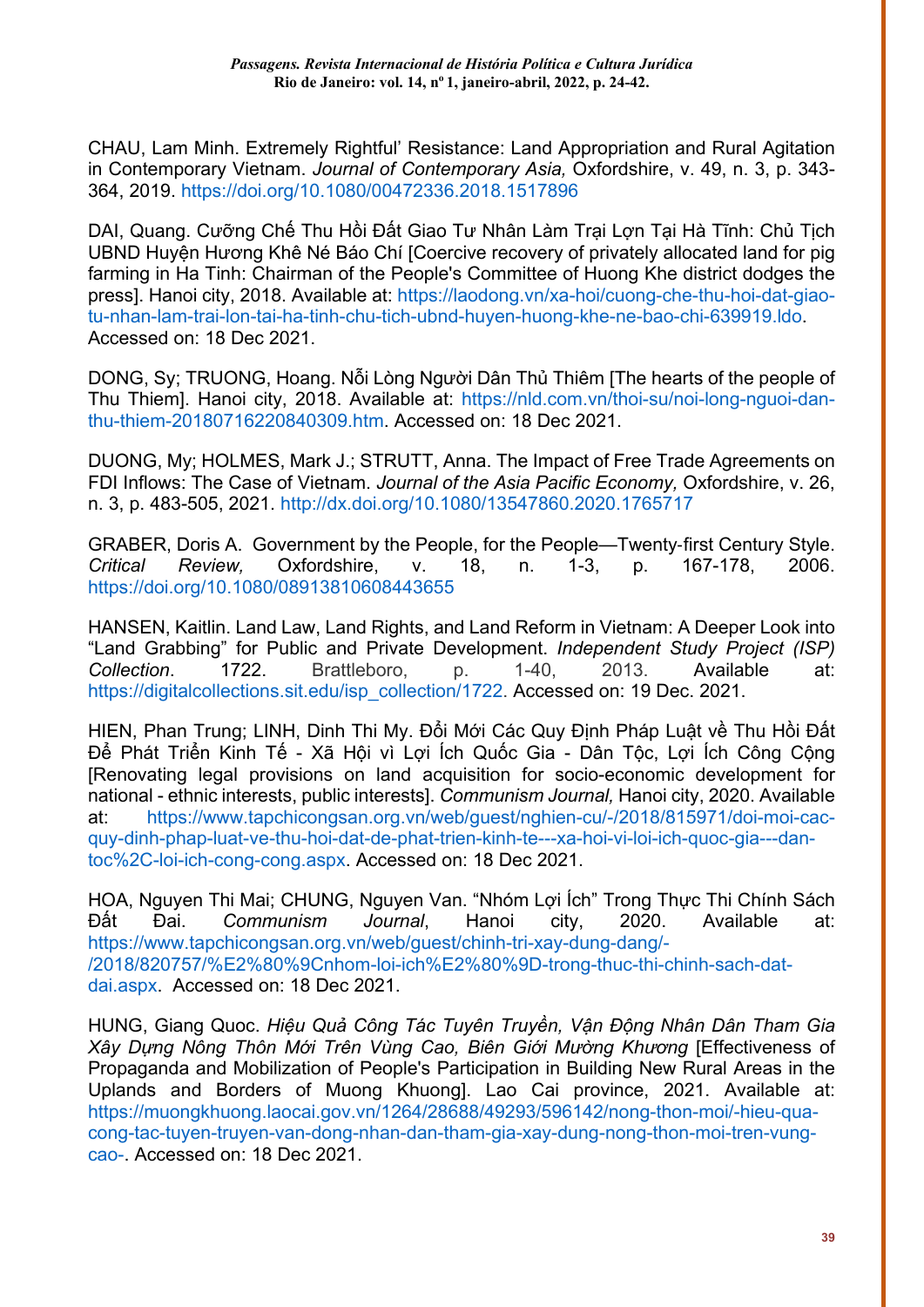HUNG, Nguyen. Hơn 160 Hộ Dân Văn Giang Bị Cưỡng Chế Thu Hồi Đất [More than 160 households in Van Giang were forced to acquire their land], Hanoi city, 2012. Available at: [https://vnexpress.net/hon-160-ho-dan-van-giang-bi-cuong-che-thu-hoi-dat-2229379.html.](https://vnexpress.net/hon-160-ho-dan-van-giang-bi-cuong-che-thu-hoi-dat-2229379.html) Accessed on: 18 Dec 2021.

LABBÉ, Danielle. Media Dissent and Peri-Urban Land Struggles in Vietnam: The Case of the Văn Giang Incident. *Critical Asian Studies,* Oxfordshire*,* v*.* 47, n. 4, p. 495–513, 2015. <https://doi.org/10.1080/14672715.2015.1079993>

LABBÉ, Danielle. Examining the Governance of Emerging Urban Regions in Vietnam: The Case of the Red River Delta. *International Planning Studies*, Oxfordshire, v. 24, n. 1, p. 40- 52, 2018. <https://doi.org/10.1080/13563475.2018.1517593>

LUAN, Nguyen Thanh. Proposals to Amend the Law on Land Prices In Vietnam Today. *The European Proceedings of Social and Behavioural Sciences*, London, v. 92, p. 643-649, 2020. <https://doi.org/10.15405/epsbs.2020.10.05.86>

NAM, Nhan. Giám Sát Khiếu Nại về Thu Hồi Đất Phức Tạp [Complicated Land Acquisition Complaint Supervision], Ho Chi Minh city, 2020. Available at: [https://plo.vn/do-thi/giam-sat](https://plo.vn/do-thi/giam-sat-khieu-nai-ve-thu-hoi-dat-phuc-tap-927223.html)[khieu-nai-ve-thu-hoi-dat-phuc-tap-927223.html.](https://plo.vn/do-thi/giam-sat-khieu-nai-ve-thu-hoi-dat-phuc-tap-927223.html) Accessed on: 18 Dec 2021.

NGO, Christine; TARKO, Vlad. Economic development in a rent-seeking society: socialism, state capitalism and crony capitalism in Vietnam. *Canadian Journal of Development Studies/Revue canadienne d'études du développement*, Oxfordshire, v. 39, n. 4, p. 481-499, 2018.<https://doi.org/10.1080/02255189.2018.1467831>

NGUYEN, Cuong Viet et al. Do Good Governance and Public Administration Improve Economic Growth and Poverty Reduction? The Case of Vietnam. *International Public Management Journal*, Oxfordshire, v. 24, n. 1, p. 131-161, 2019. <https://doi.org/10.1080/10967494.2019.1592793>

NGUYEN, Diep et al. Respect, Bullying, and Public Sector Work Outcomes in Vietnam, *Public Management Review,* Oxfordshire, v. 21, n. 6, p. 863-889, 2019. <https://doi.org/10.1080/14719037.2018.1538426>

NGUYEN, Hai Hong. The Persistence of a Non-Responsive Political Regime in Vietnam. *Asian Politics & Policy,* Hoboken, v. 11, n. 4, p. 527-543, 2019. <https://doi.org/10.1111/aspp.12492>

NGUYEN, Thanh Bao; KRABBEN, Erwin Van de; SAMSURA, D. Ary A. A Curious Case of Property Privatization: Two Examples of the Tragedy of the Anticommons in Ho Chi Minh City-Vietnam. *International Journal of Urban Sciences*, Oxfordshire, v. 21, n. 1, p. 72-90, 2017.<https://doi.org/10.1080/12265934.2016.1209122>

NGUYEN, Tuan Anh et al. Access to Homebuyer Credit and Housing Satisfaction among Households Buying Affordable Apartments in Urban Vietnam. *Cogent Economics & Finance*, Oxfordshire, v. 7, n. 1, art. 1638112, 2019. <https://doi.org/10.1080/23322039.2019.1638112>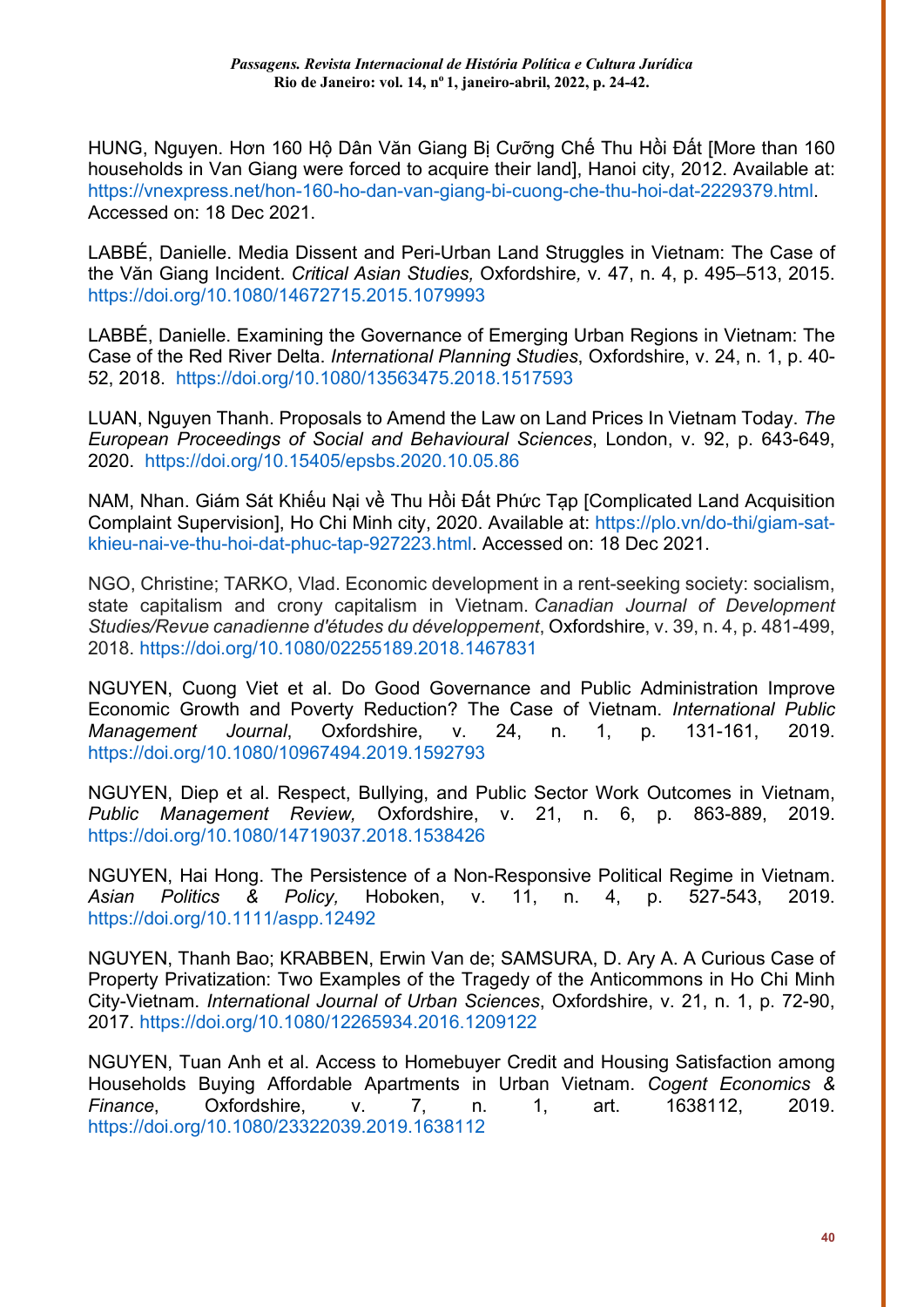NHI, Yan. Bài 2: Nhiều Dự Án Bán 'lúa Non' [Lesson 2: Many projects sell 'young rice']. Dong Nai province, 2021. Available at: [http://www.baodongnai.com.vn/kinhte/202105/bung](http://www.baodongnai.com.vn/kinhte/202105/bung-no-thi-truong-bat-dong-san-bai-2-nhieu-du-an-ban-lua-non-3056704/)[no-thi-truong-bat-dong-san-bai-2-nhieu-du-an-ban-lua-non-3056704/.](http://www.baodongnai.com.vn/kinhte/202105/bung-no-thi-truong-bat-dong-san-bai-2-nhieu-du-an-ban-lua-non-3056704/) Accessed on: 18 Dec 2021.

PHAM, Trang-Nhung. You Don't Say He Was Kidnapped! Vietnamese Diasporic Media's Coverage of Trinh Xuan Thanh Issue. *Journalism Studies,* Oxfordshire, v. 22, n. 4, p. 496- 515, 2021. <https://doi.org/10.1080/1461670X.2021.1882878>

PHUONG, Le Thi Hong et al. Understanding Smallholder Farmers' Capacity to Respond to Climate Change in a Coastal Community in Central Vietnam. *Climate and Development,* Oxfordshire, v. 10, n. 8, p. 701-716, 2018.<https://doi.org/10.1080/17565529.2017.1411240>

RYAN, James. Lenin's the state and revolution and soviet state violence: a textual analysis. *Revolutionary Russia,* Oxfordshire, v. 20, n. 2, p. 151-172, 2007. <https://doi.org/10.1080/09546540701633452>

SEO, Ducksu; CHUNG, You Seok; KWON, Youngsang. Price Determinants of Affordable Apartments in Vietnam: Toward the Public-Private Partnerships for Sustainable Housing Development. *Sustainability*, Basel*,* v. 10, n. 1, art. 197, 2018. [https://doi.org/10.3390/su10010197.](https://doi.org/10.3390/su10010197)

SEO, Ducksu; SHIN, Youseung; KWON, Youngsang. Property Ownership and Resettlement Options in Vietnam: The Case of District 8, Ho Chi Minh City. *International Journal of Urban Sciences,* Oxfordshire, p. 1-19, 2021. <https://doi.org/10.1080/12265934.2021.1877567>

TUYEN, Tran Quang et al. Farmland Loss and Livelihood Outcomes: A Microeconometric Analysis of Household Surveys in Vietnam. *Journal of the Asia Pacific Economy,* Oxfordshire, v. 19, n. 3, p. 423-444, 2014.<https://doi.org/10.1080/13547860.2014.908539>

UNITED NATIONS. One ON Results Report 2019: Vietnam. Hanoi city, p. 1-58, 2020. Available at: at: [https://vietnam.un.org/sites/default/files/2020-](https://vietnam.un.org/sites/default/files/2020-07/2019%20One%20UN%20Results%20Report_English_Final.pdf) [07/2019%20One%20UN%20Results%20Report\\_English\\_Final.pdf.](https://vietnam.un.org/sites/default/files/2020-07/2019%20One%20UN%20Results%20Report_English_Final.pdf) Accessed on: 18 Dec 2021.

VIETNAM. National Assembly. Luật số 13/2003/QH11 của Quốc hội : Luật đất đai [Law No. 13/2003/QH11 of the National Assembly: Law on Land]. Hanoi city, 2013. Available at: [http://vanban.chinhphu.vn/portal/page/portal/chinhphu/hethongvanban?class\\_id=1&\\_page](http://vanban.chinhphu.vn/portal/page/portal/chinhphu/hethongvanban?class_id=1&_page=1&mode=detail&document_id=32479) [=1&mode=detail&document\\_id=32479.](http://vanban.chinhphu.vn/portal/page/portal/chinhphu/hethongvanban?class_id=1&_page=1&mode=detail&document_id=32479) Accessed on: 18 Dec 2021.

VIETNAM. Government. Nghị định số 96/2019/NĐ-CP quy định về Khung giá đất [Decree No. 96/2019/ND-CP stipulating the land price bracket], Hanoi city, 2019. Available at: [http://vanban.chinhphu.vn/portal/page/portal/chinhphu/hethongvanban?class\\_id=1&\\_page](http://vanban.chinhphu.vn/portal/page/portal/chinhphu/hethongvanban?class_id=1&_page=1&mode=detail&document_id=198653) [=1&mode=detail&document\\_id=198653.](http://vanban.chinhphu.vn/portal/page/portal/chinhphu/hethongvanban?class_id=1&_page=1&mode=detail&document_id=198653) Accessed on: 18 Dec 2021

VO, Hung. *Luật Đất Đai Năm 2013: Đã Đến Lúc Cần Thay 'Tấm Áo Hẹp* [Land Law 2013: It's Time to Change the 'Narrow Cloak'], Hanoi city, 2019. Available at: [https://www.vietnamplus.vn/luat-dat-dai-nam-2013-da-den-luc-can-thay-tam-ao](https://www.vietnamplus.vn/luat-dat-dai-nam-2013-da-den-luc-can-thay-tam-ao-hep/556303.vnp)[hep/556303.vnp.](https://www.vietnamplus.vn/luat-dat-dai-nam-2013-da-den-luc-can-thay-tam-ao-hep/556303.vnp) Accessed on: 18 Dec 2021.